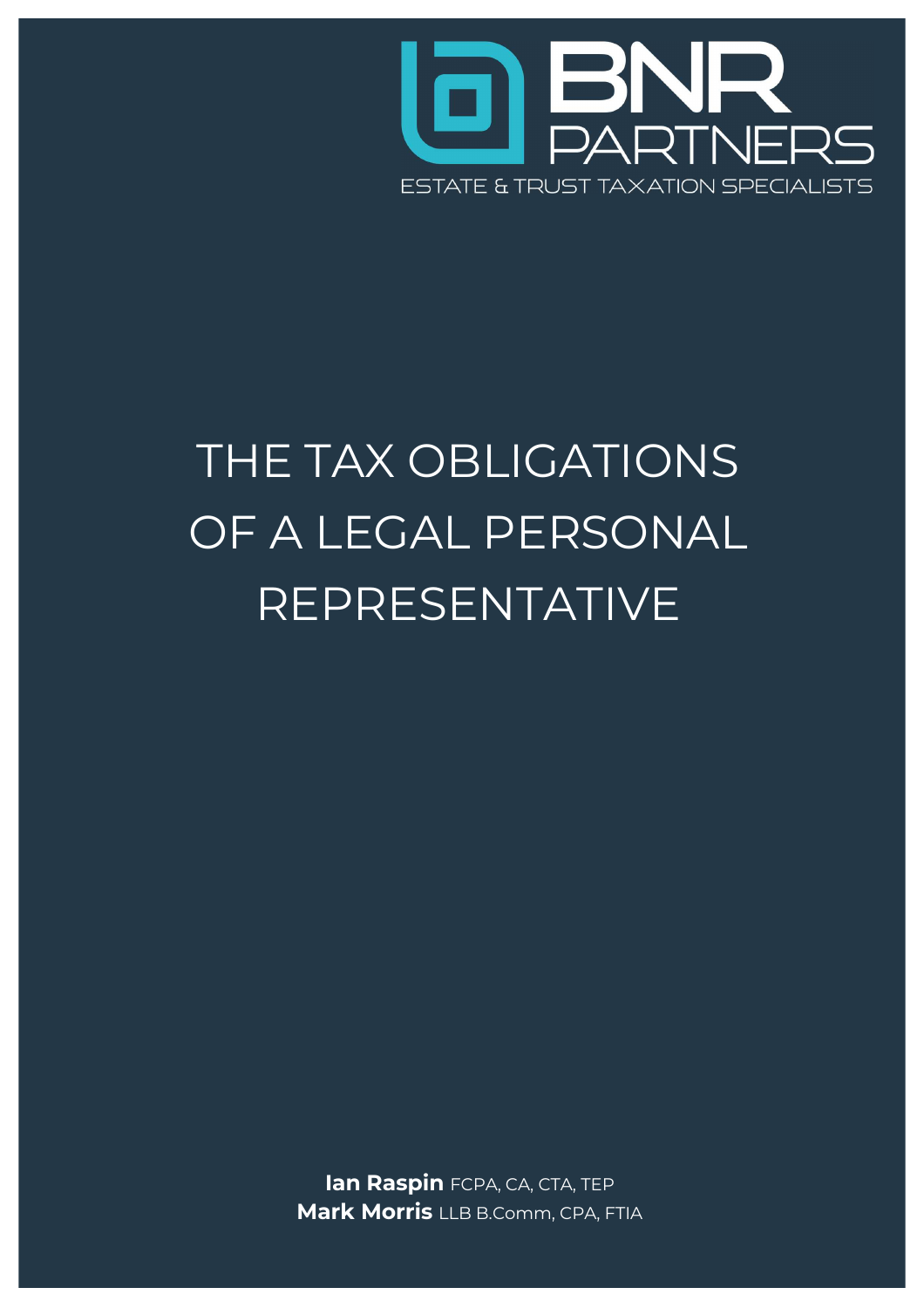Published by BNR Partners Pty Ltd ABN 85 354 278 697 32/830 Princes Highway, Springvale VIC 3171 Phone (03) 9781 6800 www.bnrpartners.com.au Copyright 2021 BNR Partners Pty Ltd

#### Copyright

Copyright of this publication vests in BNR Partners Pty Ltd pursuant to the Australian Copyright Act 1968. Except as provided by the Copyright Act 1968, no part of this publication may be reproduced, stored in a retrieval system or transmitted in any form by any means without the prior permission of the copyright owner. Enquires should be made to the publisher.

#### Disclaimer

Every effort has been made to ensure that this book is free of error or omission. However, the publisher, the author, endorsees, and their employees or agents, shall not accept responsibility for injury, loss or damage occasioned to any person acting or refraining from action as a result of material in this book whether or not such injury, loss or damage is in any way due to any negligent act or omission, breach of duty or default on the part of the publisher, the author, endorsees, or their employees or agents.

This publication is not intended to be, and should not be used as a substitute for taking taxation advice in any specific situation. The information in this publication may be subject to change as taxation, superannuation and related laws and practices alter frequently and without warning.

Neither BNR Partners Pty Ltd, the authors, nor endorsees, or their employees or agents are responsible for any errors or omissions or any actions taken.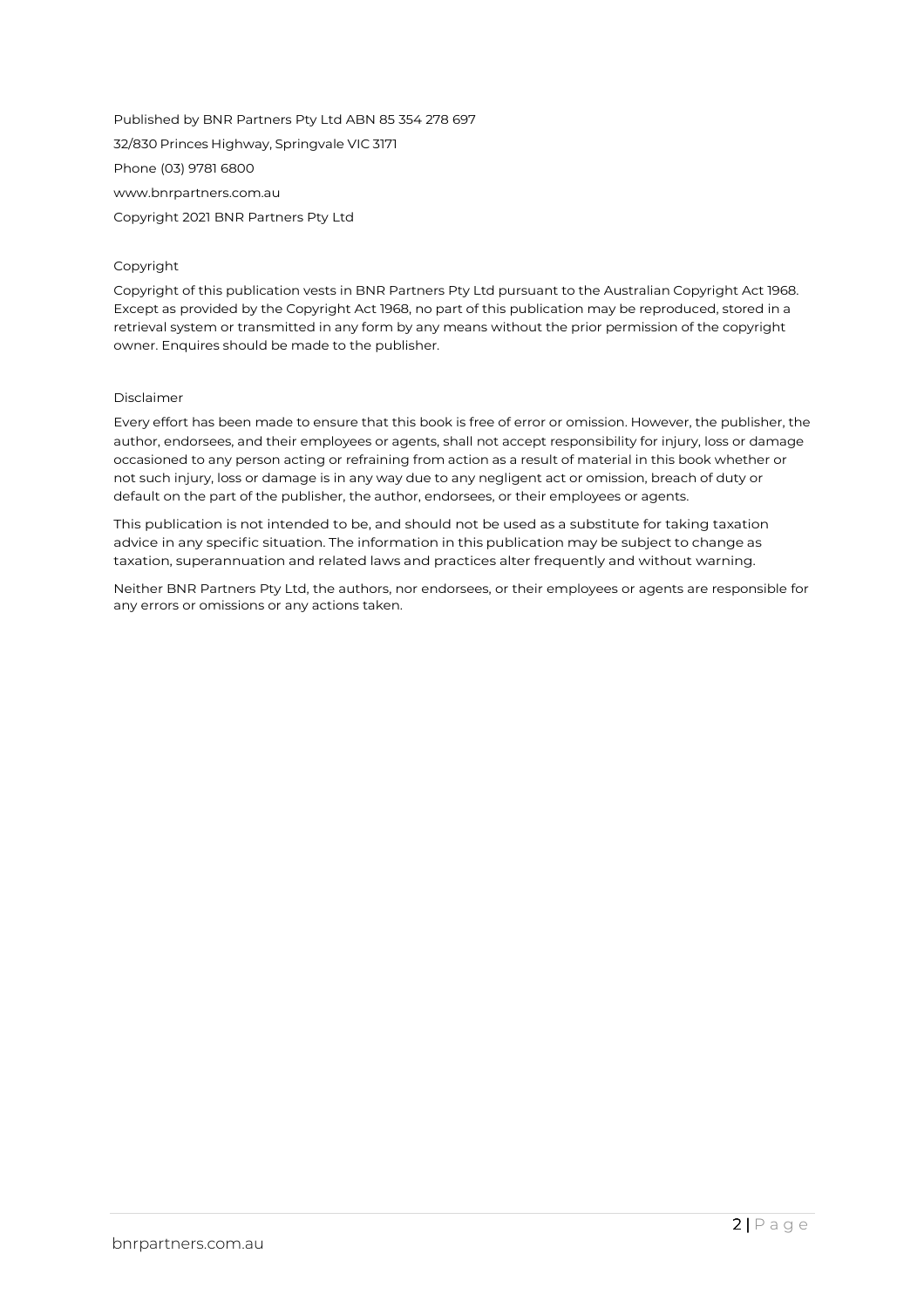This publication book has been written jointly by lan Raspin FCPA, CTA, CA, TEP, managing director and Mark Morris LLB B.Comm, CPA, FTIA, senior tax counsel of our estates and trusts division, and discusses the obligations of a legal personal representative (LPR) relating to the income tax affairs of a deceased person, including a detailed analysis of their personal liabilities and the operations of the Australian Taxation Office's (ATO) Practical Compliance Guideline (PCG 2018/4).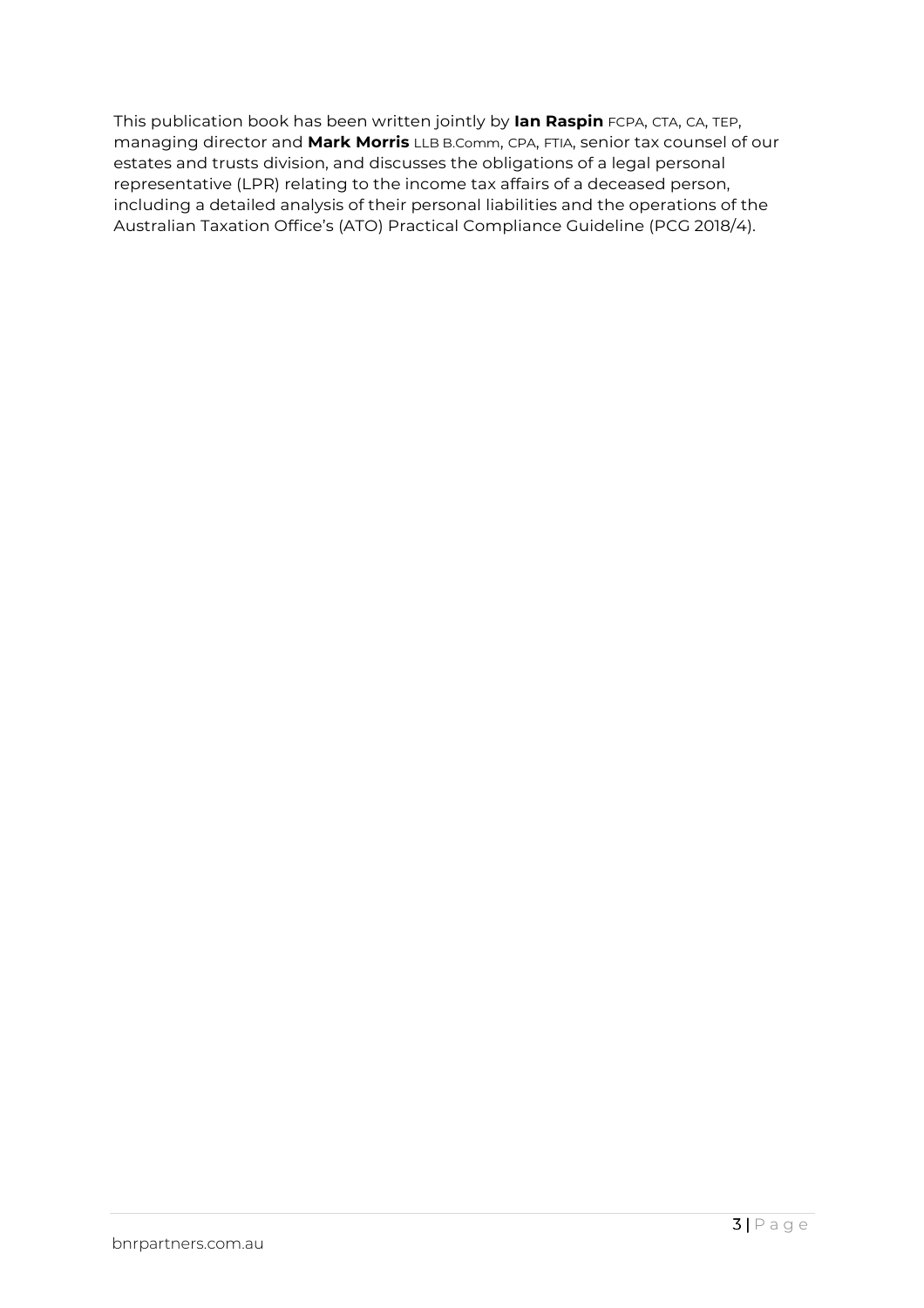### Ian Raspin FCPA, CA, CTA, TEP

#### Managing Director

#### Email: iraspin@bnrpartners.com.au



Ian is the managing director of BNR Partners who have specalised in the taxation of deceased estates since 2000.

BNR provides outsourced estate taxation solutions and advice to both legal practices and listed trustee companies across Australia and has one of the only dedicated teams of accountants in the country that specalise in this niche, and often complex, area of taxation.

BNR was the 2019/20 global winner of 'mid-sized accounting firm of the year' in the prestigious Society of Trust and Estate Practitioners (STEP) private client awards in London.

Ian is recognized both nationally and internationally on Australian estate taxation matters. He is both a published author on estate taxation and a frequent presenter at both legal and accounting conferences and events, including for various law societies, STEP, CPA Australia, the Tax Institute and for the College of Law. Ian also regularly provides in-house training sessions for legal firms and trustee companies, and consults with professional bodies, regulators and the private sector on estate taxation issues.

Ian is actively involved in the professional arena and was a 2017 finalist in The Tax Institute's SME Tax Advisor of the Year Awards and the recipient of CPA Australia's 2016 Henry Fox Award for services to public practice.

Ian is a fellow of CPA Australia, a member of Chartered Accountants of Australia and New Zealand, a Certified Tax Advisors of the Taxation Institute of Australia, a registered Practitioner of STEP and a graduate member of the Australia Institute of Company Directors.

Ian is a current member of CPA Australia Taxation Centre of Excellence, and a director of STEP Limited. He also sits on the College of Law's Estate Planning Advisory Committee.

Ian's interests include, travelling, scuba diving and a good bottle of red with friends.

### **Mark Morris LLB B.Comm, CPA, FTIA**

#### Senior Tax Counsel

#### Email: mmorris@bnrpartners.com.au



Mark is a CPA Australia Public Practitioner who is a senior tax counsel at BNR Partners providing tax technical and consulting expertise on a broad range of issues impacting the firm's estates and trusts division.

Mark is the co-chair of the ATO's Tax Profession Digital Implementation Group comprising senior representatives from the ATO, the professional bodies, software developers and a variety of practitioners charged with the on-going digital transformation of interaction between the ATO and its strategic intermediaries.

He is also a member of the ATO's Tax Practitioners Stewardship Group being the peak consultative forum dealing with tax administration matters impacting the profession, and is also a member of the Education Committee of the Victorian Division on The Tax Institute.

Mark was formerly the senior tax counsel at CPA Australia where he represented members on a wide range of technical, administrative and strategic tax issues in various consultative forums, lodged submissions with the ATO, Treasury and other stakeholders on all key tax developments and originated and disseminated numerous CPA Australia tax advocacy positions on a board array of issues. Prior to this role he held various senior roles in chartered accounting, industry and academia, and has accumulated over 37 years' diverse experience as a tax specialist.

Mark is also a frequent speaker and author on a broad array of tax matters for various professional associations including The Tax Institute, CPA Australia, Institute of Public Accountants and Tax & Super Australia.

Mark has degrees in law and commerce from Melbourne University, and is a registered tax agent, a member of The Tax Institute and has been admitted to practice as a solicitor in Victoria.

He is also currently the chair of CPA Australia's Victorian Public Practice Committee and was the recipient of CPA Australia's 2013 Henry Fox Award for services to public practice.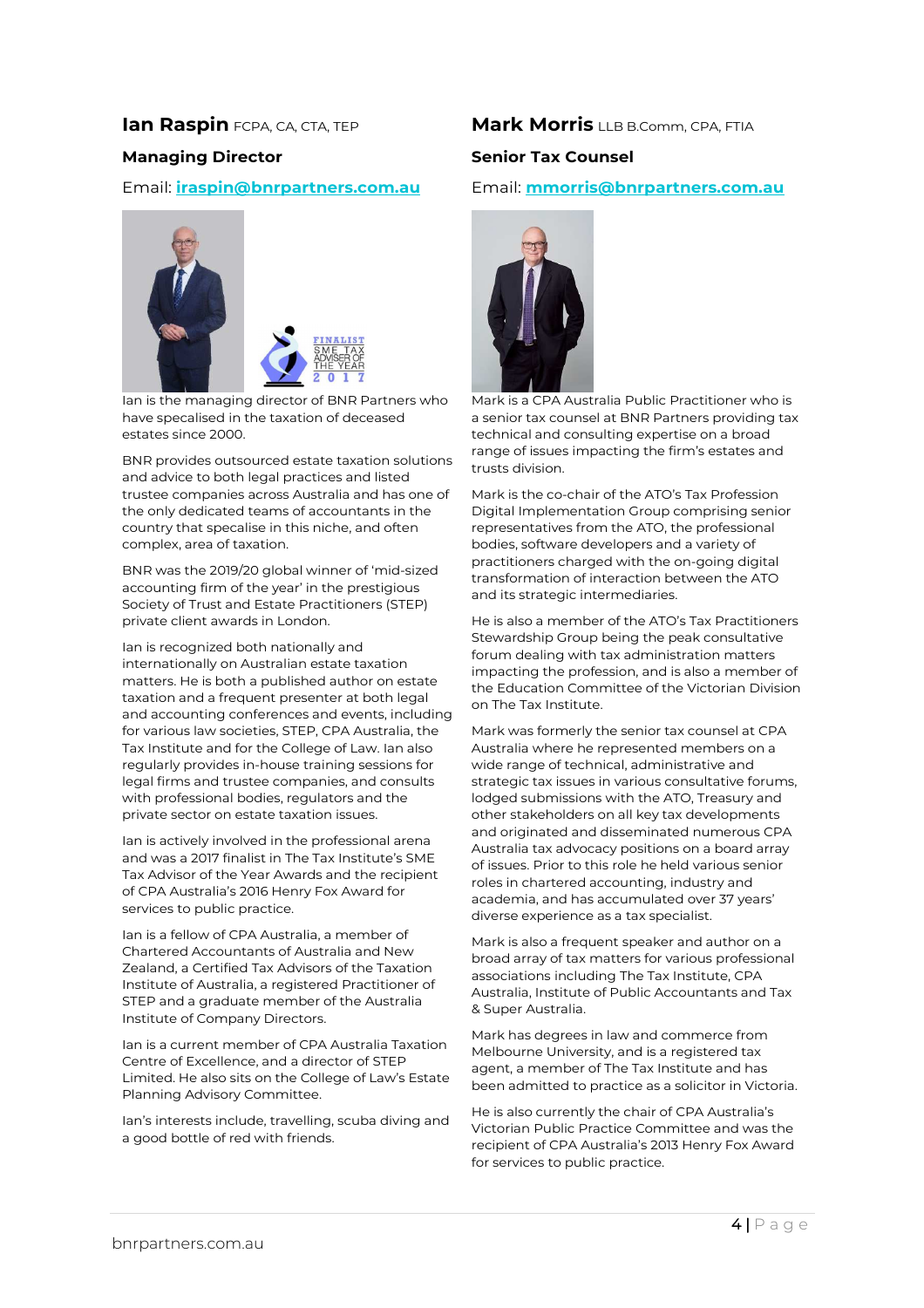# **Contents**

| 1.               |  |  |
|------------------|--|--|
| 1.1              |  |  |
| 1.2              |  |  |
| 2.               |  |  |
| 2.1              |  |  |
| 2.1.1            |  |  |
| 2.1.2            |  |  |
| 2.1.3            |  |  |
| 2.2              |  |  |
| 3.               |  |  |
| 3.1              |  |  |
| 3.2 <sub>1</sub> |  |  |
| 4.               |  |  |
| 5.               |  |  |
| 6.               |  |  |
|                  |  |  |
|                  |  |  |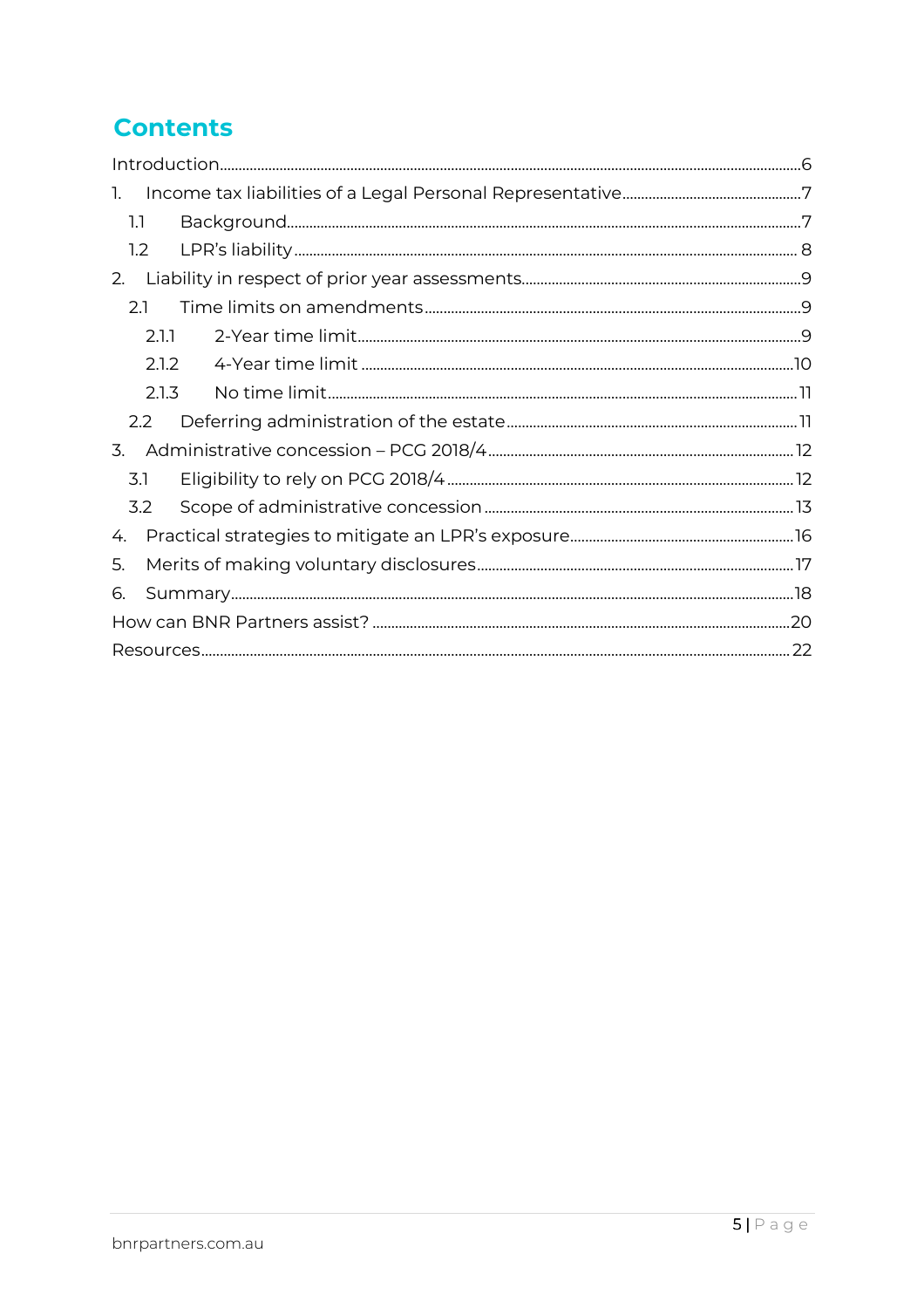# Introduction

A person's appointment as the Legal Personal Representative (LPR) of a deceased estate is often seen as a time-honoured role where a family relative or trusted adviser ensures that the deceased's testamentary wishes are given effect.

However, in reality this fiduciary role also carries with it an array of responsibilities and risks which should be considered before any person agrees to be the executor or administrator of a deceased estate.

In particular, individuals accepting the role of the LPR of a deceased estate must recognise that they are liable for the deceased's outstanding tax liabilities to the extent of the deceased's assets that come into their hands.

This is because once the Letters of Administration or Probate are granted, the tax law will treat the LPR as that deceased person under section 260-140(2) of Schedule 1 of the Taxation Administration Act (1953) (the TAA(1953)).

That is, the LPR effectively stands in the shoes of the deceased for the purposes of discharging any of the deceased's outstanding tax liabilities to the ATO.

Accordingly, where the deceased's assets have been distributed and there are no funds left in the estate to discharge such liabilities, the LPR will have to meet the debts from their own assets.

Given this significant potential exposure this paper seeks to:

- identify when an LPR may become personally liable for the outstanding tax liabilities of the deceased as at the date of death;
- explain why an LPR should only consider distributing assets to beneficiaries after the period of the Commissioner's ability to amend assessment of the deceased has expired;
- highlight the Commissioner's administrative concession under Practical Compliance Guideline PCG 2018/4 which provides an LPR with greater certainty that smaller and less complex estates can be wound up without triggering a liability from the LPR's assets for the pre-death tax obligations of the deceased;
- list other practical strategies an LPR should consider taking in order to mitigate any potential tax exposure; and
- explore the merits of an LPR making voluntary disclosure of any unpaid tax liabilities of the deceased to the ATO to crystallise any outstanding income tax liabilities and therefore reduce the LPR's potential exposure to possible tax liabilities.

Each of these key considerations are discussed further below.

Whilst the focus of this paper is on outstanding income tax liabilities an LPR may inherit from a deceased person, it should be noted that the LPR is also required to lodge any other outstanding business activity statements (BAS) or instalment activity statements (IAS) and remit any unpaid Goods and Services Tax (GST), Pay-As-You-Go Instalments (PAYGI) or other taxes owed to the Commissioner of Taxation up to the date of death of the deceased.

Moreover, the LPR will have a personal liability in respect of any liability arising in respect of the period after death (i.e. the deceased estate). Where an estate continues to operate a business of the deceased who had traded in their own right, the LPR will be required to obtain a new Australian Business Number (ABN) and GST registration in the name of the estate to ensure that the LPR will be able to apply the rollover provisions of section 138-17 of the A New Tax System (Goods and Services Tax) Act (1999) in continuing to carry on the business for GST purposes. Similarly, the LPR will be required to make an election under section 70-105(3) of the Income Tax Assessment Act (1997) (the ITAA (1997)) to ensure that any trading stock acquired by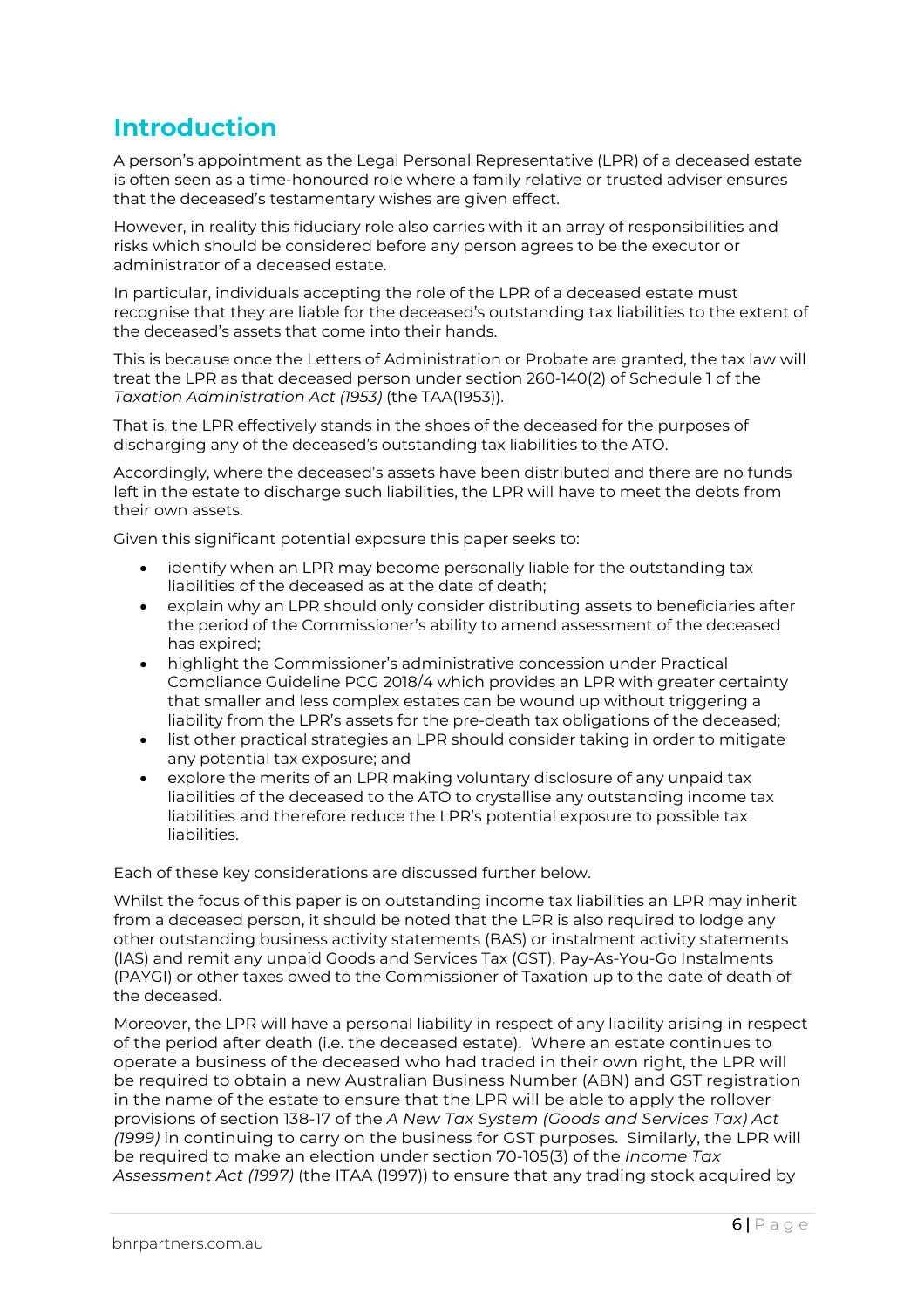the LPR in their representative capacity is not regarded as being a disposal of trading stock at its market value outside the ordinary course of business.

The contents of this paper are current as at 27 March 2021.

# 1. Income tax liabilities of a Legal Personal Representative

### 1.1 Background

As the LPR stands in the shoes of the deceased, the LPR is required to lodge a final income tax return up to the date of death of the deceased, and any other outstanding income tax returns of the deceased, under sections 260-140(3)(a) and (b) of the TAA (1953).

In lodging such returns, the LPR can make all the elections and choices that the deceased would have been able to make in respect of such returns under section 260- 140(2) of the TAA (1953).

Conversely, if the LPR determines that there is no obligation or need to lodge an income tax return the LPR should lodge a non-lodgment advice with the ATO.

Following the lodgment of such returns (or notices) the LPR will then be liable for any income tax assessed in their representative capacity as the trustee of the deceased estate including any penalty or general interest charge that may be payable under section 260-140(3)(c) of the TAA (1953).

Essentially, section 260-140(3)(c) provides the Commissioner of Taxation with the same rights of recovery against the LPR in respect of any outstanding tax liability that he would have had against the deceased.

Accordingly, it would be advisable that the LPR ensures that the ATO issue a notice of assessment (or are taken to have issued a nil assessment) before any of the assets of the estate are distributed to beneficiaries to ensure that sufficient monies are retained by the estate to fund the payment of any assessed income tax liabilities.

Where a decision is made to make an interim distribution part-way through an estate's administration, it is critical that prior to making such a distribution, the LPR ensure they assess and make adequate provision to meet all tax obligations. Taxation Ruling IT 2622 clearly sets out the Commissioner's position on the stages of estate administration including the requirement that the LPR must provide for all debts relating to the period prior to death and for debts incurred in administering the estate before the completion of the estate's administration.

The Commissioner can also assess the LPR if there is a failure to lodge a final income tax return up to the date of death (or any other required income tax return) under section 260-140(4) of the TAA (1953). Accordingly, an LPR is not able to avoid their responsibilities as trustee of the deceased estate by simply not lodging outstanding income tax returns as the ATO may issue a default assessment in such circumstances.

It is also important to recognise that where Probate or Letters of Administration are not granted within 6 months of the date of death of the deceased, the Commissioner may determine the outstanding tax liabilities of the deceased pursuant to section 260-145 of the TAA (1953). In these circumstances, section 260-140 will not apply as would be the case in Queensland where assets automatically vest with the LPR where the deceased leaves a Will.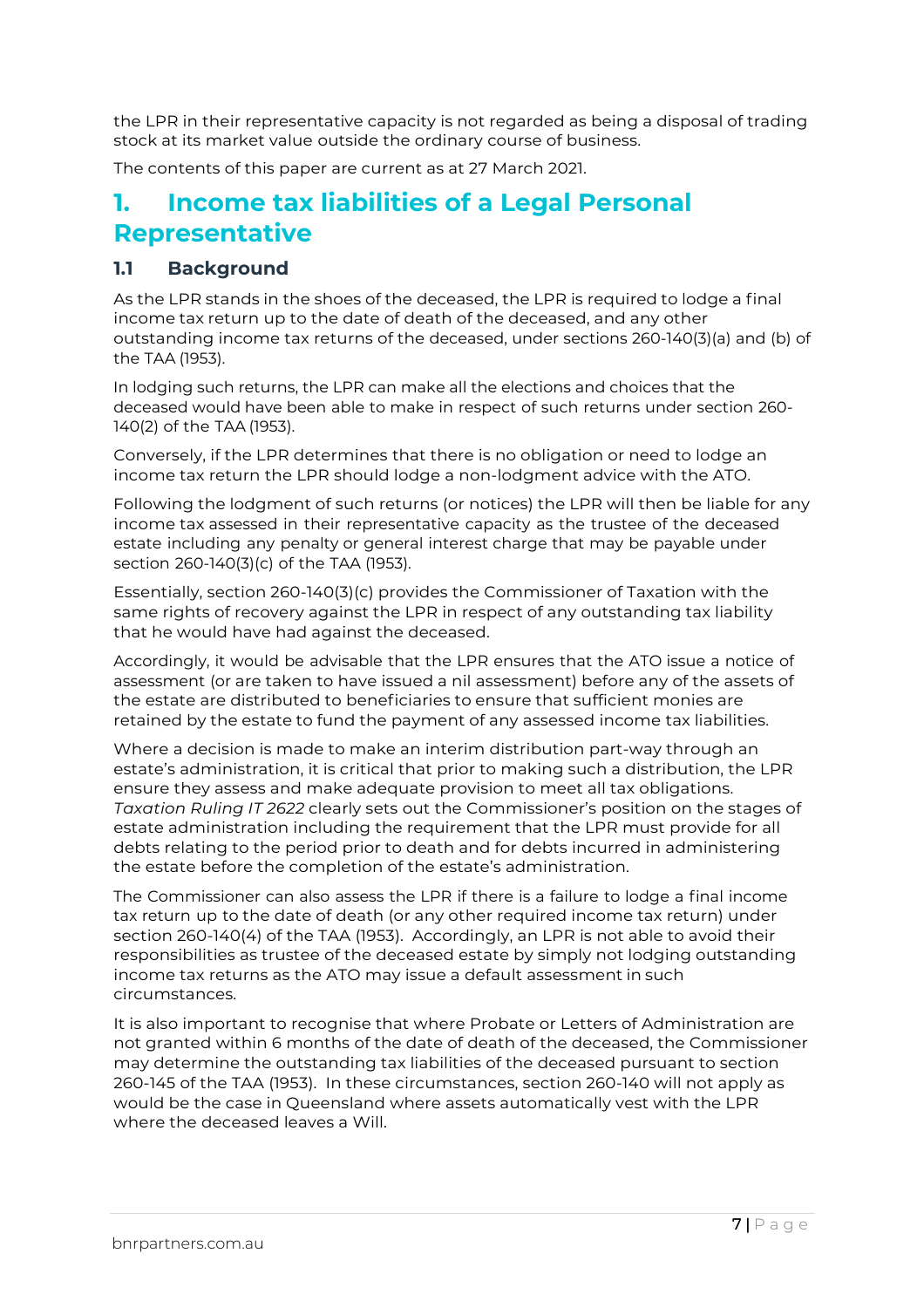# 1.2 LPR's liability

As discussed, an LPR's liability as a trustee of a deceased estate is a personal liability of the LPR rather than being a liability of the deceased. However, an LPR's liability up to the date of death of the deceased is considered to be a representative liability and will therefore be limited to the value of the assets that should have come into the hands of the LPR.

However, it is well established that the amount of such a tax liability cannot exceed the value of the deceased's assets which form the property of the deceased estate, provided no distribution of the assets of the estate have been distributed to beneficiaries.

The rationale for such a view is that the LPR is only appointed after the deceased had derived such taxable income and therefore will not have had an opportunity to provide for such a tax liability before that time (see Barkworth Olives Management Limited v DFC of T (2010) ATC 20-172; Stapleton v FCT (1955) 93 CLR 603).

Essentially, an LPR is assessed on any outstanding tax assessed in respect of the deceased's income tax returns as the LPR stands in the shoes of the deceased under section 260-140 of the TAA (1953), and will therefore be liable to pay the tax payable on the taxable income derived by that deceased individual in respect of such returns calculated at the applicable marginal tax rate.

Accordingly, an LPR should take great care in collecting all the assets of the deceased to ensure that sufficient funds are retained to pay any outstanding tax debts as well as any other liabilities.

Such a tax liability will rank equally with all other liabilities to the extent that the deceased passed away on or after 1 July 2000.

In practice, some assets of the deceased will not come into the hands of the LPR. This is particularly true for smaller estates where a main residence passes to a surviving joint tenant, a life insurance policy is payable to a specified dependant or when superannuation benefits are paid directly to a dependant of the deceased member rather than to the estate. All other assets owned directly by the deceased which pass to the LPR should nonetheless be set aside as they may be required to fund the payment of any outstanding tax liability of the deceased.

Accordingly, the personal assets of the LPR can be quarantined from any prospective tax liability upto the point that no distributions of estate assets have been made to beneficiaries. Where an estate's debts exceed the value of its assets, the estate will be insolvent and should be administered in accordance with the bankruptcy legislation or provisions in the relevant State or Territory legislation dealing with insolvent estates.

However, section 254(1)(e) of the ITAA (1936) also provides that the trustee is personally liable for the tax payable on any monies that come to the LPR in their representative capacity which has been retained or should have been retained by the LPR in respect of income derived by the estate.

Hence, there is a risk that an LPR will not comply with section 254(1)(e) if the trustee fails to recognise that tax 'should' have been retained from income received by the deceased estate and subsequently distributes assets of the estate to beneficiaries without being aware of this exposure.

Given this potential tax liability it is therefore appropriate that any LPR act conservatively in ensuring that any estate property is not distributed to beneficiaries where there is any doubt or concern that there may be potential tax liabilities up to the date of death of the deceased.

To mitigate this risk the LPR should make appropriate queries to ensure that all potential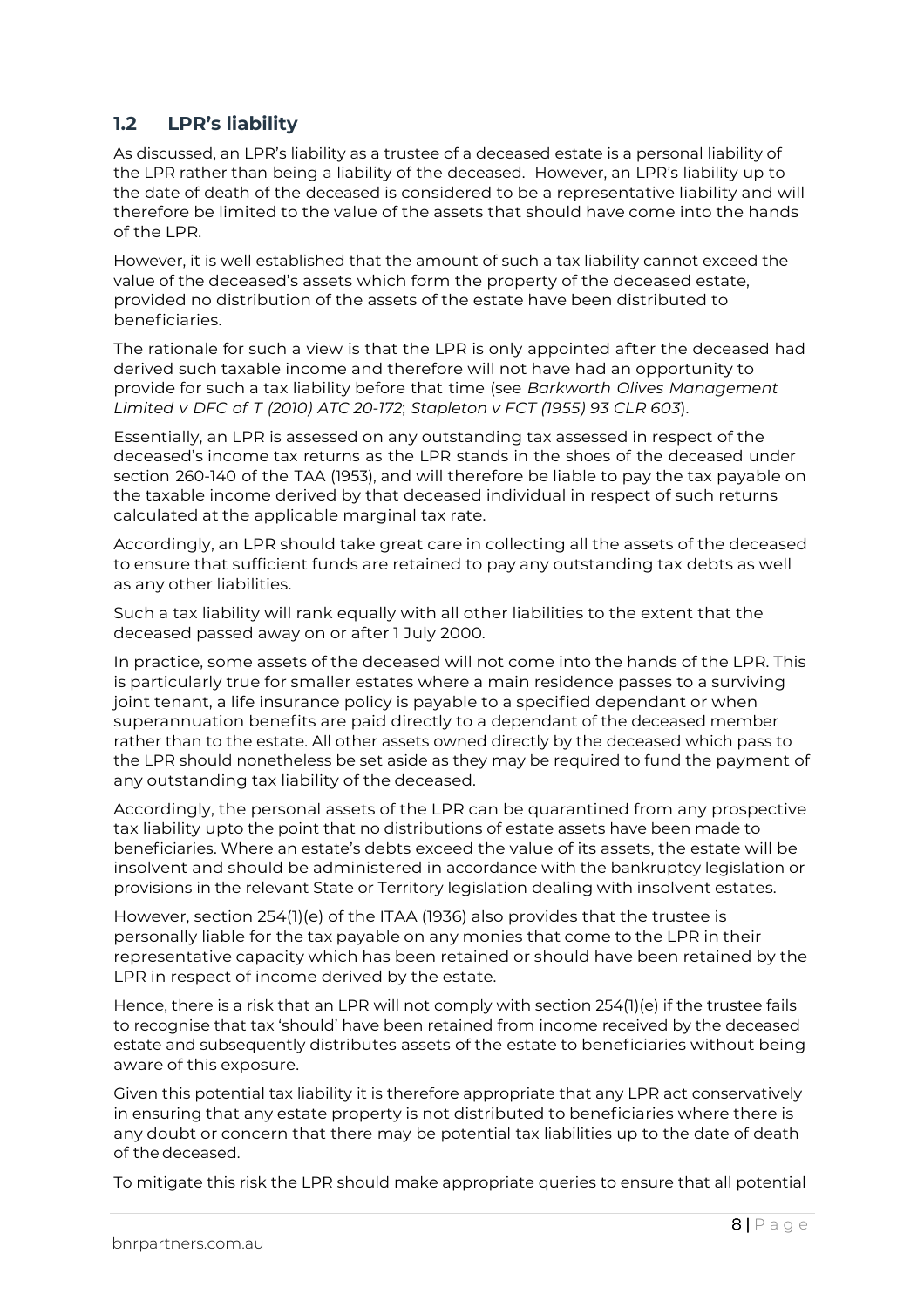tax liabilities have been identified including making contact with the ATO where a return has been lodged but not assessed to ensure that there are no tax liabilities which the trustee needs to account for.

This is especially important as the ATO will anticipate that the LPR would have had notice of any outstanding claim that may be made in respect of outstanding tax liabilities since the LPR stood in the shoes of the deceased in preparing the outstanding returns and would therefore be expected to have a reasonable understanding of any prospective tax claims that could be made by the ATO.

Accordingly, an LPR must proceed with caution before distributing any assets of the estate to beneficiaries especially as it was held in Deputy Commissioner of Taxation v Brown (1958) 100 CLR 32 that the Commissioner cannot recover tax from a beneficiary once the estate's assets have been distributed by the LPR. This effectively means that the only avenue available to the ATO to collect such outstanding tax is to recover that amount from the LPR.

# 2. Liability in respect of prior year assessments

The LPR's prospective personal liability will not only extend to the assessment of income tax returns that were outstanding at the time of the deceased's death but also to any amended assessments that may be issued after their appointment in respect of prior year assessments of the deceased.

Accordingly, the LPR must be alert to the risk that further tax may be assessed in respect of prior year assessments issued to the deceased subject to restrictions on the amendment of assessments set out under section 170 of the ITAA (1936).

Moreover, if during the administration of the estate the LPR becomes aware during the relevant amendment period that there were material errors or omissions in prior year tax returns of the deceased, it is prudent for the LPR in their representative capacity to request amended assessments in the same way that any other taxpayer would voluntarily disclose such adjustments in order to reduce any penalties that may be imposed.

This would particularly apply to prior year adjustments where the ATO has issued an amended assessment, and it would be reasonable for the LPR to expect that the ATO would also amend earlier prior year assessments where an error or omission is effectively repeated over multiple years.

Such vigilance is desirable as the LPR will wish to ensure that any tax issues are appropriately disclosed and quantified to the ATO to ensure that their own potential tax exposure is minimised before any property of the estate is distributed to beneficiaries.

### 2.1 Time limits on amendments

Broadly, there are 3 major time periods in respect of which a notice of assessment can be amended in respect of a deceased individual under section 170 of the ITAA (1936) being either 2 or 4 years after the day on which the Commissioner gave that individual a notice of assessment, or a period of indefinite duration where the Commissioner believes that there has been fraud or evasion in respect of a prior year assessment.

Each of these 3 scenarios are discussed below:

### 2.1.1 2-Year time limit

Item 1 of section 170(1) of the ITAA (1936) allows the Commissioner to amend an assessment for an individual within 2 years after the day on which the Commissioner gave notice of the assessment to the individual, and that person was either not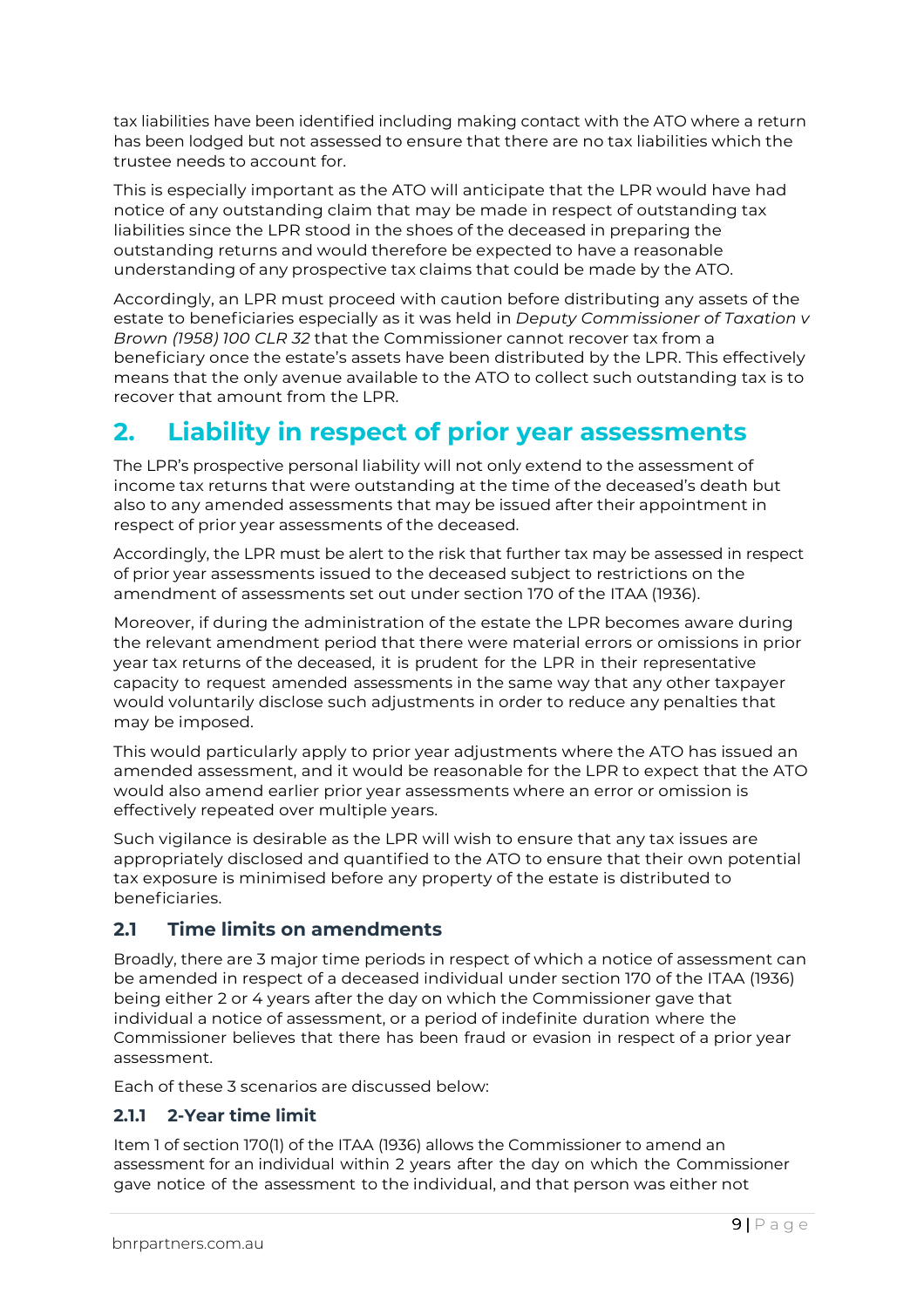carrying on a business or was a sole trader that would otherwise qualify to be a small business entity.

For income years commencing from 1 July 2021 the above 2 year amendment period will be further extended to apply to an individual sole trader carrying on a business as a medium business entity.

For the above purposes, a small business entity is defined under section 328-110(1) of the ITAA (1997) to mean an entity which carried on a business in the relevant year whose aggregated turnover was below a certain threshold which is less than \$10 million from the year ended 30 June 2017 (and less than \$2 million for earlier years).

By contrast, a medium business entity is defined under section 170(14) of the ITAA (1936) to essentially be an entity which is carrying on a business for the relevant year whose aggregated turnover is more than \$10 million but less than \$50 million.

Very broadly, aggregated turnover in this context means the annual turnover (i.e. GST exclusive ordinary business income) of a taxpayer and that of any affiliated or connected entity.

This 2-year amendment period would also apply to an individual who was a partner in a partnership or a beneficiary of a trust where the partnership or trust was itself a small business entity (or a medium business entity from 1 July 2021).

For these purposes the Federal Court held in Yazbek v FCT (2013) FCA 39 that a 'beneficiary' means any person for whose benefit a trust estate is administered who is entitled to enforce the trustee's obligation to administer the trust in accordance with the trust deed, rather than merely those beneficiaries who have an actual interest in the trust income or property.

Accordingly, an object of a discretionary trust will be subject to the 2-year amendment period provided the trust itself satisfies the requirements of being a small business entity (or a medium business entity from 1 July 2021).

Given the breadth of individuals covered by Item 1 the amendment period for most deceased individuals would predominantly be capped to the above 2-year time limit provided a notice of assessment has issued (or has been deemed to have been issued) to the deceased.

However, it is always important to recognise that this 2-year time limit is subject to other provisions under section 170 which could extend the amendment period to either 4 years or an indefinite period in certain circumstances.

### 2.1.2 4-Year time limit

Item 4 of section 170 (1) of the ITAA (1936) may extend the amendment period to 4 years after the day on which the Commissioner gave a notice of assessment to the deceased individual in certain circumstances.

Firstly, the 4-year amendment period will apply if the deceased was carrying on a business and was not a small business entity in the year in issue, (or would not be a medium business entity for income years commencing from 1 July 2021).

This also extends to a partner in a partnership where the partnership was not a small business entity for the relevant tax year, (or where the partnership is a medium business entity for the year ended 30 June 2022 or in subsequent years).

For example, if the deceased individual is a partner in a partnership carrying on a business which had an annual turnover of \$60 million for the year ended 30 June 2022 that individual would be subject to a 4-year amendment period under Item 4 assuming that person had passed on during the year ended 30 June 2022.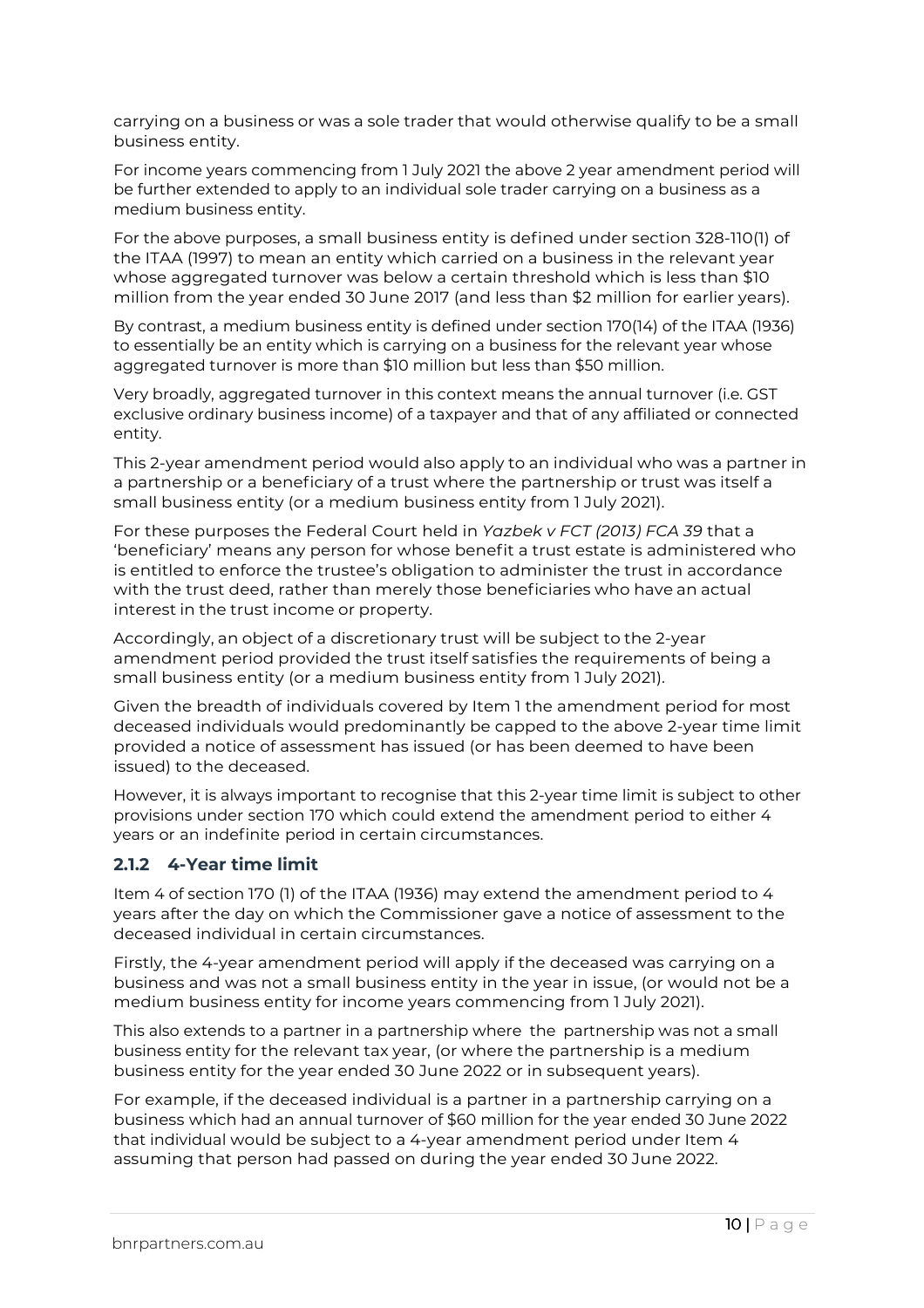Similarly, the 4-year amendment period will apply to a beneficiary of a trust which is not a small business entity (or which will be a medium business entity from 1 July 2021).

As discussed, following the Federal Court's decision in Yazbek v FCT (2013) FCA 39 a beneficiary includes an object of a discretionary trust for the purposes of amending assessments under section 170(1) of the ITAA (1936) and is not merely limited to those beneficiaries who are assessed on a share of the net income of a trust.

Thus, any object of a discretionary trust will be subject to a 4-year amendment period where the relevant trust is not a small business entity or medium business entity in the relevant year because it either exceeds the applicable aggregated turnover threshold or is not carrying on a business (e.g. investment trusts).

Secondly, the extended 4-year amendment period will apply where it is reasonable for the Commissioner to conclude that a person entered into or carried out a scheme (either alone or with others) for the sole or dominant purpose of obtaining a tax benefit under a scheme as set out under section 284-150 of Schedule 1 of the TAA (1953).

### 2.1.3 No time limit

Item 5 of section 170 of the ITAA (1936) provides that the Commissioner may amend an assessment at any time if the Commissioner believes that there has been fraud or evasion.

The issue as to whether there has been fraud or evasion in respect of an earlier year is determined according to the facts and circumstances which existed in the year in which the alleged fraud or evasion is taken to have occurred.

Unfortunately, the terms fraud and evasion are not specifically defined under the income tax legislation. Accordingly, it may be difficult in practice to determine whether fraud or evasion exists in respect of a prior year assessment.

However, as a very broad observation, fraud may be regarded as an act akin to obtaining financial advantage by deception, whilst evasion appears to be an intentional underpayment of tax by deliberately omitting assessable income or over claiming deductions.

### 2.2 Deferring administration of the estate

Given the breadth of the above amendment periods it may be prudent for an LPR to defer the distribution of the assets of the deceased to beneficiaries until the relevant amendment period has expired to ensure that the payment of any potential tax liability can be funded from the property of the estate.

Pragmatically this would obviously be most feasible where the LPR believes it likely that the 2-year time limitation period under Item 1 of section 170 applies to the deceased's circumstances.

However, an LPR also needs to bear in mind that the ATO will regard the LPR as having notice of a potential claim against the estate if they are aware that the taxpayer has any understated taxable income for a prior year which may be the subject of a future amended assessment issued by the ATO.

Accordingly, in order to shield themselves from such a contingency an LPR should disclose any material irregularity which comes to their attention and request an amended assessment if it can be reasonably concluded that a prior year assessment may issue within the review period and the tax liability of the deceased has been understated.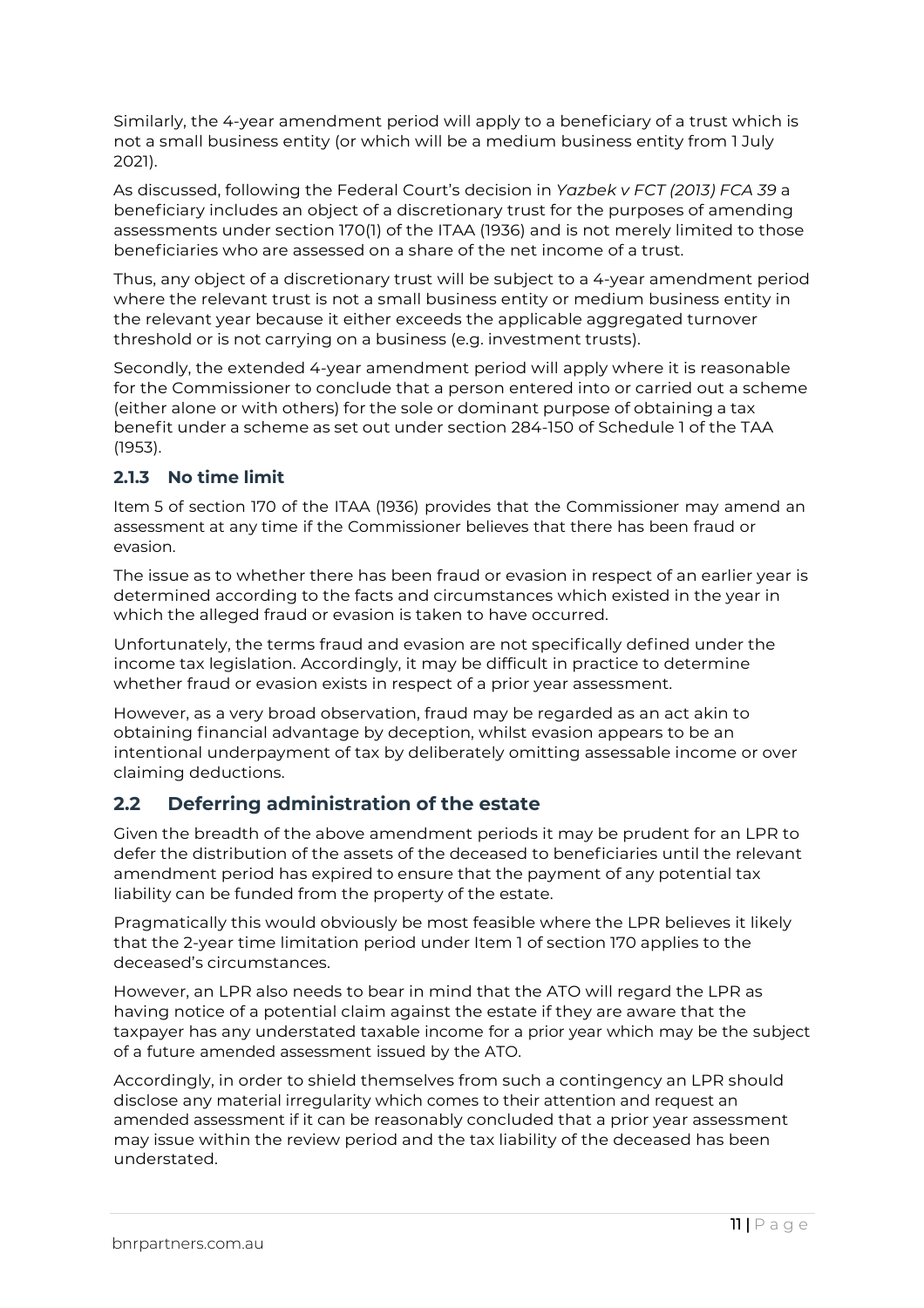By contrast, where the LPR has no reason to believe that there are any outstanding tax liabilities after making reasonable inquiries, and the LPR has advertised for creditors in accordance with the applicable State or Territory legislation, it is much less likely that that the LPR will be exposed to any tax risk following any subsequent distribution of assets to beneficiaries. In support of such an argument reliance can be placed on the High Court decision in Taylor v Deputy Commissioner of Taxation (1969) 123 CLR 206.

The above processes will of course become more important where there are material irregularities which have resulted in the deceased obtaining a tax benefit under a scheme for the purposes of section 285-150 of the TAA (1953) which will trigger a 4 year amendment period.

Needless to say, where the LPR is concerned that the deceased may have engaged in activities which constitute fraud or evasion the LPR should seek specialist advice or contact the ATO to ensure that such concerns are addressed and their own risks quarantined.

# 3. Administrative concession – PCG 2018/4

Following extensive consultation with stakeholders, the ATO has issued Practical Compliance Guideline PCG 2018/4 to provide the LPR's of certain smaller and less complex deceased estates with greater certainty as to when they will be regarded as having notice of a claim by the ATO in determining when to distribute assets to estate beneficiaries.

The purpose of this administrative concession is to strike a balance between appropriately protecting the revenue and allowing the executors and administrators of certain deceased estates to have greater confidence that they can distribute assets of the estate to beneficiaries without compromising their own position.

Whilst it needs to be recognised that a Practical Compliance Guideline is not a binding public ruling it nonetheless provides detailed practical guidance on how the law will generally be administered by the ATO. Accordingly, the issue of the PCG 2018/4 should be welcomed as a positive initiative since it is likely to reduce complexity for the great bulk of conventional deceased estates in determining the deceased's outstanding tax liabilities up to the period of the death of the deceased.

# 3.1 Eligibility to rely on PCG 2018/4

Pursuant to paragraph 6 of PCG 2018/4 the Guideline will apply to an executor who has been granted Probate of the deceased's Will, or an administrator who has obtained Letters of Administration of the deceased estate, provided the following criteria has been met:

- a) In the 4 years before their death the deceased did not carry on a business and was not assessable on a share of the net income of a discretionary trust and was not a member of a self-managed superannuation fund (SMSF);
- b) The estate assets consist only of public company shares or other interests in widely held entities, death benefit superannuation, Australian real property and cash and personal assets such as cars and jewellery; and
- c) The total market value of the estate assets at the date of death was less than \$5 million and none of the estate assets are intended to pass to a foreign resident, a tax-exempt entity or a complying superannuation entity.

Clearly the LPR of many small and less complicated estates will be able to readily satisfy all these conditions and will therefore be able to choose whether or not to rely on the Guideline in distributing the deceased's assets.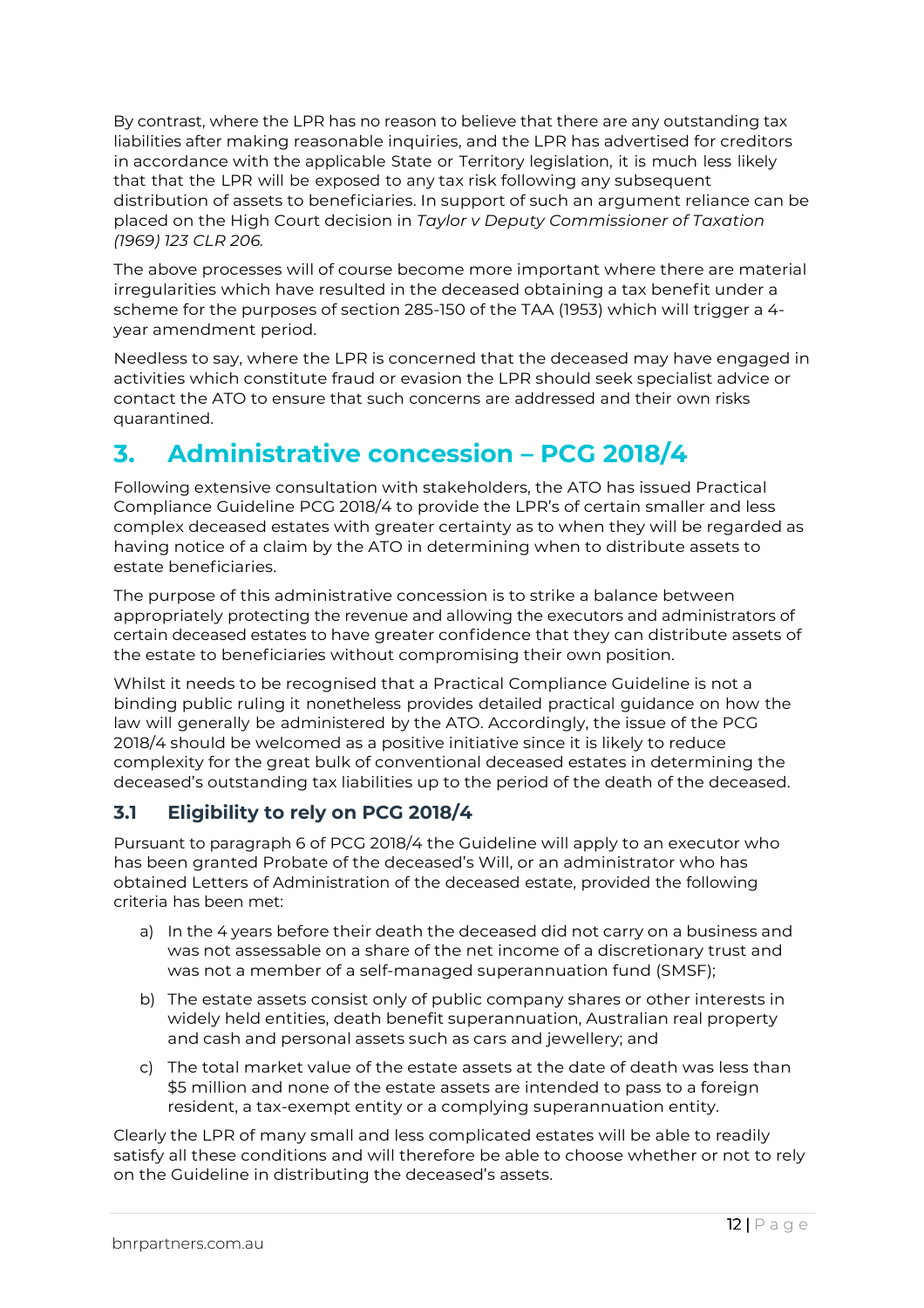However, it should be noted that each of the above three conditions must be fully satisfied before reliance can be placed on the Guideline.

Accordingly, an LPR of a deceased estate will not be able to rely on the Guideline in any of the following circumstances:

- The deceased carried on a business in the 4 years prior to their death;
- The deceased was assessable on a share of net income of a discretionary trust in the 4 years prior to their death;
- The deceased was a member of an SMSF in the 4 years prior to their death;
- The deceased help equity interests in unlisted private companies or other nonwidely held entities;
- The deceased owned real property located outside Australia;
- The total market value of the estate assets at the date of death was \$5 million or more; and
- Any of the estate's assets were intended to pass to a foreign resident, a tax exempt entity or a complying superannuation entity, (in which case it will be necessary to separately consider whether CGT event K3 under section 104-215 of the ITAA (1997) has any application to such asset transfers).

The LPR of some estates potentially eligible to apply the Guideline may consider getting a valuation to confirm that they meet the \$5 million market value eligibility threshold if they hold significant eligible assets whose market value is not significantly below the \$5 million valuation threshold.

In addition, the Guideline does not apply where Probate or Letters of Administration has not been obtained as would be the case in Queensland where assets automatically vest with the deceased's LPR where the deceased leaves a Will. In these circumstances, the LPR will not be made personally liable for the deceased's outstanding tax liabilities as section 260-140 of the TAA (1953) does not apply. Instead the Commissioner of Taxation may collect the deceased's outstanding tax liabilities under section 260-145 of the TAA (1953).

The Guideline applies from the date it was issued as a finalised Practical Compliance Guideline being 22 August 2018. However, the ATO has confirmed that it will be reviewed from time to time under the ATO's standard review process to ensure the currency and relevance of its contents.

### 3.2 Scope of administrative concession

The Guideline recognises that an LPR may have an outstanding tax-related liability in respect of estates subject to the Guideline if the LPR distributed the estate's assets when there was a notice of claim (or potential claim) by the ATO.

Such notice of claim may take the form of tax debts outstanding at the date of the deceased's death, returns which have been lodged but not assessed at the time of the deceased's death and any tax liabilities arising in respect of returns which have not been lodged up to the date of death.

However, paragraph 13 of the Guideline provides that the ATO will not treat an LPR as having notice of any further potential ATO claim relating to returns the LPR lodged (or advised were not necessary) if:

- The LPR acted reasonably in lodging all of the deceased's outstanding returns (or advising the ATO that they were not necessary); and
- The ATO has not given the LPR notice that it intends to examine the deceased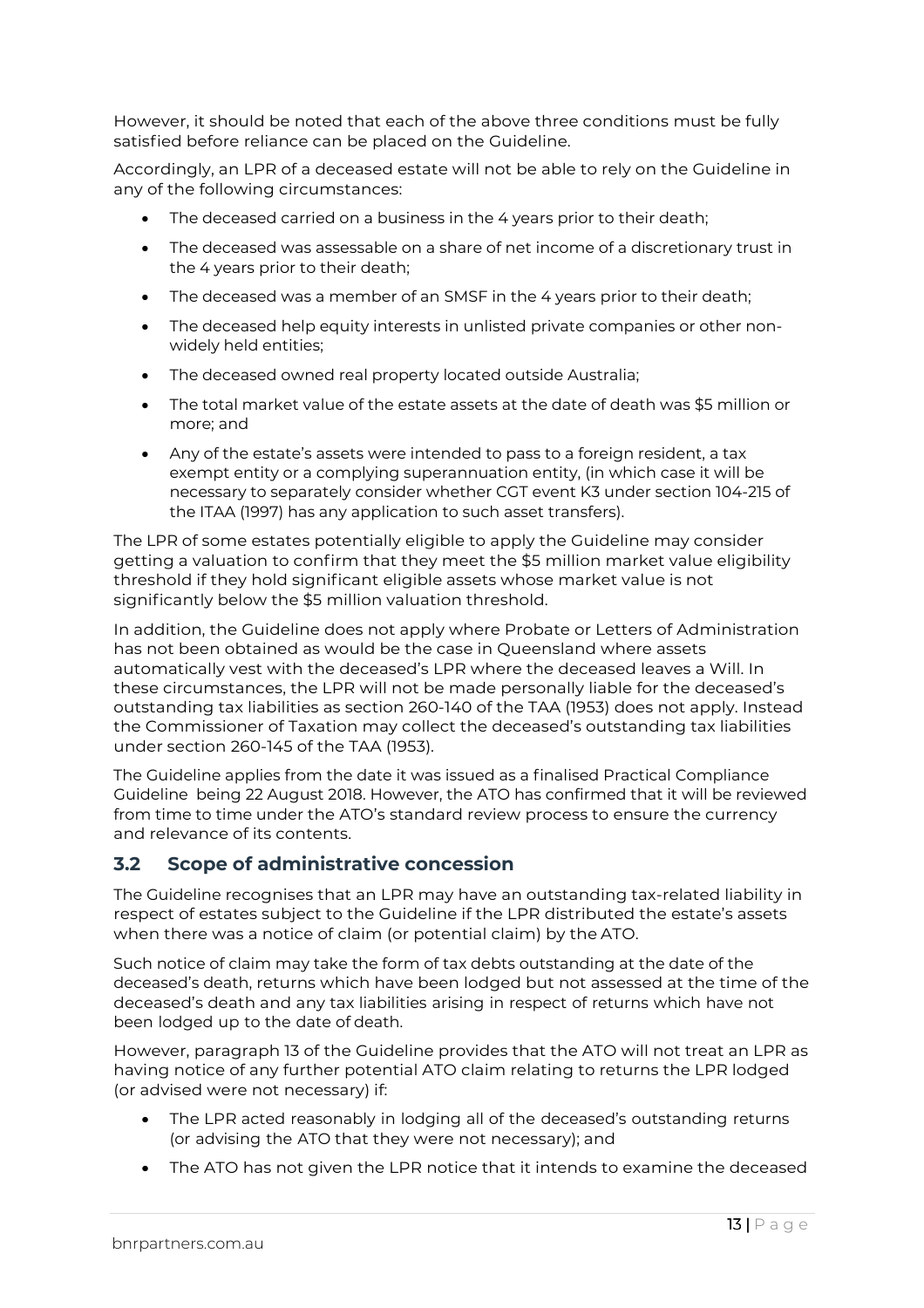person's taxation affairs within 6 months from the lodgment (or advice of nonlodgment) of the last of the deceased's outstanding returns.

Accordingly, where the LPR has acted reasonably in ensuring that the deceased's 'final' income tax return up to the date of death has been lodged (as well as any other outstanding income tax returns), and has provided the appropriate advertised notice to creditors, the LPR will be able to potentially distribute the assets of the estate within 6 months from the lodgment of the last of any such returns or provided notice that a return is not required, unless the ATO gives the LPR notice that it intends to examine the deceased's taxation affairs during this 6 month period.

Example – Straight forward small estate (Adapted from paragraphs 16-17 of PCG 2018/4)

Alfred died on 1 June, 2020. Bill was appointed executor of Alfred's Will. He obtained Probate of it in July 2020. Alfred's estate consists of his main residence, shares in publicly listed companies and money in a bank account. The collective value of the estate is less than \$1 million. Up until his death, Alfred had been receiving a pension. Alfred had advised the ATO in 2015 that he was not required to lodge tax returns.

Based on all of the information available to him, Bill determines that no return is necessary for the period 1 July 2019 to 1 June 2020. Bill lodged a return not necessary (RNN) advice with the ATO on 31 October 2020. If the ATO does not notify Bill that it intends to review Alfred's tax affairs by 30 April 2021 (6 months from the time Bill lodged his RNN advice), the ATO will treat Bill as not having notice of any claim relating to Alfred's estate. Bill can distribute the estate to beneficiaries without risk of personal liability.

However, an LPR will not be able to rely on this 6-month review period where the LPR becomes aware (or should reasonably have become aware) of any material irregularity in a prior year return. In such a case the ATO will treat the LPR as having notice of the claim to the extent of the irregularity identified. However, such an irregularity will not result in a notice of claim if the LPR brings that irregularity promptly to the attention the ATO in writing (e.g. the LPR lodges a request for an amended assessment), and the ATO does not issue an amended assessment or indicate that it intends to review the irregularity identified within 6 months of the ATO being notified of that irregularity.

Example – Material tax irregularity identified by the LPR (Adapted from paragraphs 18-25 of PCG 2018/4)

Peter died on 12 December 2019. Jill was appointed executrix of his Will. She obtained Probate in January 2020.

In the course of discharging her duties as executrix, Jill confirmed with the ATO that Peter had lodged all of his income tax returns other than the returns for the 2018-2019 year and the final period to Peter's date of death.

In preparing those returns, Jill discovered that Peter had never returned rental income from a property that he had owned in Sydney since 2013. Jill included rental income from that property in the returns for the 2019 income year (\$20,000) and the period to Peter's date of death (\$10,000). She lodged both returns on 3 March 2020. Jill did not seek to amend any of Peter's earlier year assessments or otherwise bring the irregularities to the ATO's attention.

On 4 April 2020, the ATO issued notices of assessment relating to the returns that Jill had lodged. Jill paid those assessments out of the estate's assets.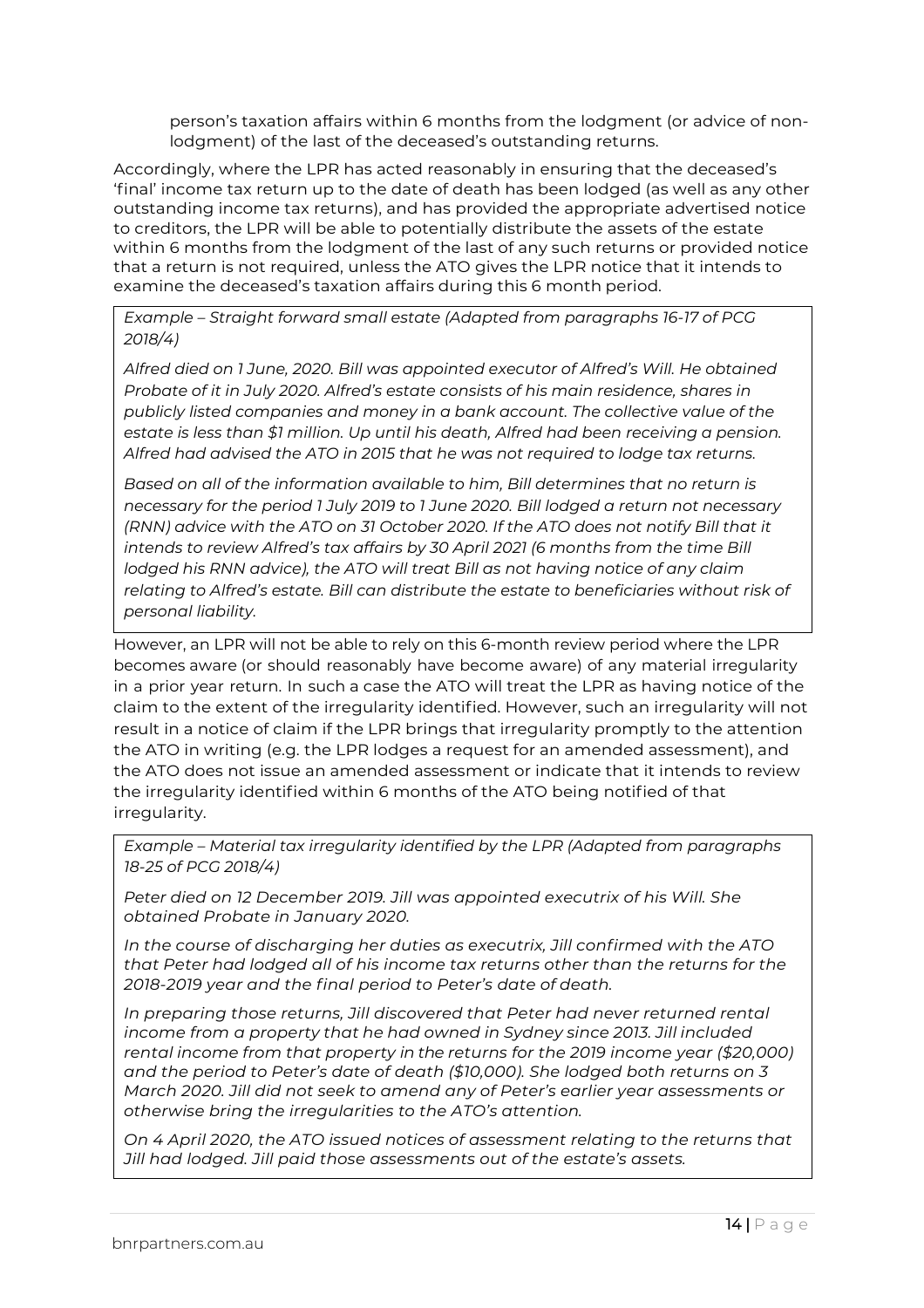On 1 July 2020, Jill published a Notice of Intended Distribution (under State succession laws) for claims to be made within 30 days. On 4 August 2020, Jill distributed the remaining assets of the estate.

On 20 October 2020, the ATO wrote to Jill advising that Peter's assessments for the 2017 and 2018 years were being reviewed because of the non-reporting of rental income.

Jill had become aware of a material irregularity for those income years because she discovered that Peter had not included rental income in his returns.

Jill will be personally liable for any outstanding tax liabilities resulting from the amendment of Peter's 2017 and 2018 income tax assessments. Jill cannot avoid liability on the basis that she had no notice of it.

If Jill had brought the prior year irregularities to the ATO's attention when she lodged the outstanding returns Jill would not be personally liable because the ATO did not advise her within 6 months that it was intending to review the assessments.

Alternatively, where the ATO have decided to review or examine the affairs of the deceased upon being notified of such an irregularity, it has advised in the Guideline that it will promptly amend relevant returns where a tax liability is identified. Such a process will also help expedite the administration of the deceased estate and ensure that tax liabilities are identified prior to any distribution of estate assets to beneficiaries.

Finally, if further assets come into the hands of an LPR after what was thought to be the completion of the estate's administration, the ATO will treat the LPR as having notice of a potential claim by the ATO. The underpinning rationale of this qualification to the above 6-month review period is that such assets may have previously generated assessable income which should have been included in any outstanding income tax returns of the deceased. Such an omission is unlikely to occur if the LPR makes reasonable enquiries of the deceased's tax affairs including consulting with the deceased's tax agent.

Example – Further assets identified (Adapted from paragraphs 27-29 of PCG 2018/4)

Vincent died on 26 November 2019. Ben was appointed executor of Vincent's Will and obtained Probate. To the best of Ben's knowledge, the assets included in Vincent's estate consist of his main residence, a number of rental properties that Vincent acquired using his superannuation lump sum, and some money in a bank account. Based on all of the information available to him including tax returns for earlier years, Ben determined that no return was necessary for the period from 1 July 2019 to 26 November 2019 because Vincent's income was below the tax-free threshold. 6 months after advising the ATO that no return was necessary, Ben proceeded to distribute the estate's assets.

In 2022, the ATO receives information that Vincent owned further assets, the income from which was not disclosed by Vincent or Ben (due to Ben not knowing of their existence).

The ATO issues amended assessments for the 2020 year and 4 preceding income years. The ATO is not bound by this Guideline to refrain from issuing an assessment/amended assessment to reflect the income from the further assets. The ATO will seek to recover tax related liabilities from Ben up to the value of the further assets that come into Ben's hands as LPR.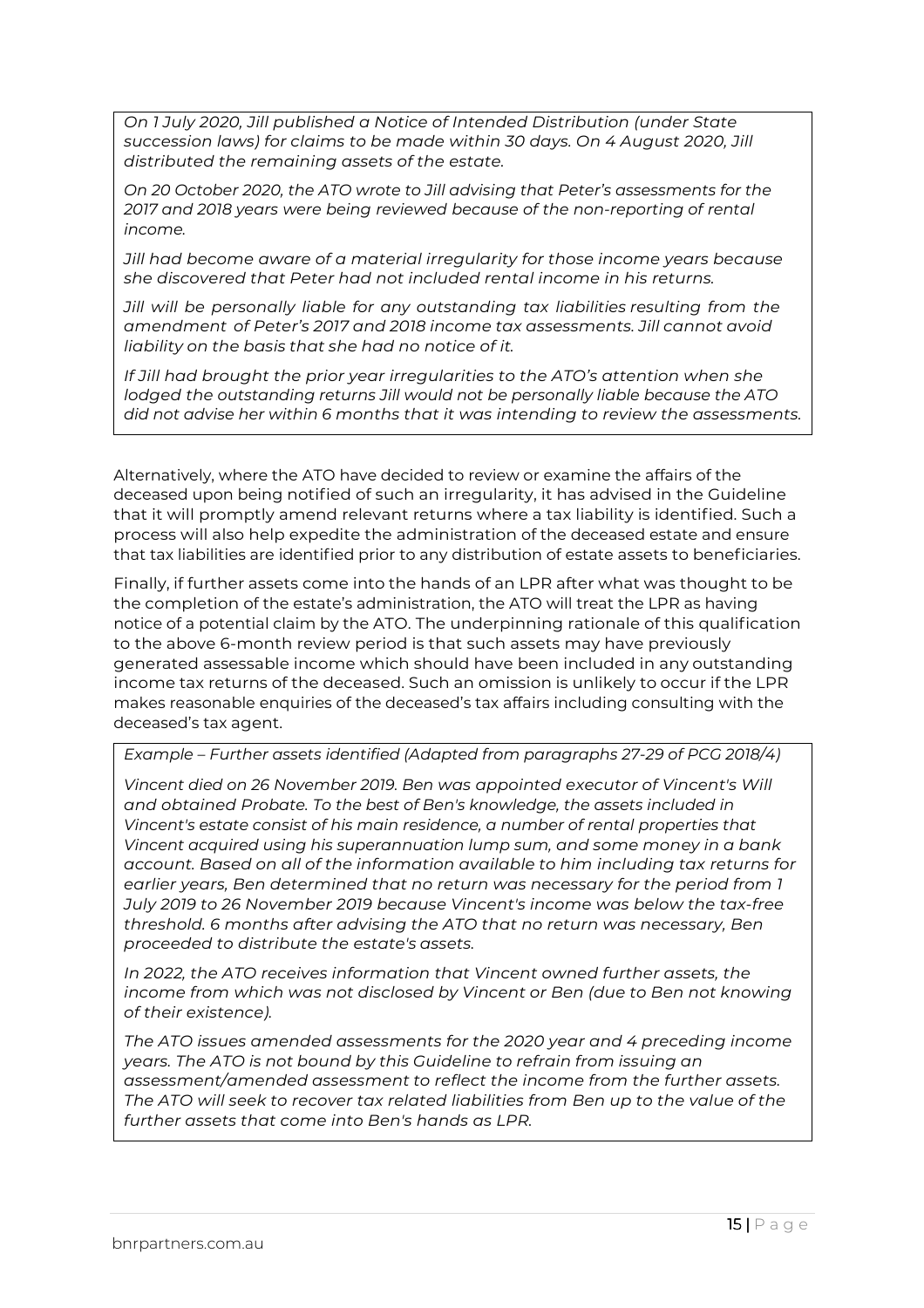# 4. Practical strategies to mitigate an LPR's exposure

Historically, an LPR was able to write to the Commissioner of Taxation seeking what was known as a 'Tax Clearance letter' which essentially enabled them to distribute the corpus of an estate without fear of being subject to unexpected tax liabilities. That practice changed with the introduction of self-assessment. The ATO's approach to collection of taxes from an LPR was then outlined in versions of Chapter 32 of the ATO Receivables Policy. With the withdrawal of the Receivables Policy there has been significant uncertainty as to when LPRs will be held personally liable for outstanding tax liabilities associated with their administration of an estate.

It is for this reason that LPRs must exercise care when managing the taxation affairs of any estate.

Some prudent steps that could be practically implemented to mitigate an LPR's risk of exposure in respect of outstanding tax liabilities of a deceased estate include the following:

- Ensure that a full review of the deceased's tax history is undertaken, and that any outstanding income tax returns or other tax obligations are both identified and appropriately addressed prior to distributing assets of an estate. This would include ensuring that all related tax, interest and penalties are paid in full;
- Set aside part of the estate's assets to fund the payment of any outstanding tax liabilities if it is necessary to distribute some of the estate's assets prior to finalising the administration of the estate. As best practice, many professional executors not only put aside assets to fund the payment of outstanding liabilities but also retain additional funds as a buffer to finance the payment on any unanticipated estate liabilities or where there is any uncertainty regarding the specific amount of the liabilities. The amount of such a provision can later be distributed to beneficiaries as a final distribution if it is not required to be called upon;
- File a non-lodgment advice form with the ATO if it is determined that there is no requirement to lodge an income tax return in respect of the deceased's income tax affairs up to the date of death;
- Contact the ATO directly if there is any uncertainty exists around a taxpayer's affairs. The ATO records and tracks all correspondence and calls they receive from taxpayers, so at the very least such communications would demonstrate that the LPR has made an effort to try and ensure that the deceased's taxation affairs were adequately addressed;
- Comply with all legislative requirements concerning the publication of advertised notices to creditors as required under applicable State or Territory legislation;
- Obtain an indemnity from all beneficiaries prior to finalising the distribution of the estate. It goes without saying that there are pitfalls in this practice especially if the beneficiary does not have any assets when the LPR comes to invoke the indemnity. Nonetheless this is sensible housekeeping;
- Contact the ATO if it is not possible to locate the deceased's Tax File Number (TFN). The LPR can request in writing to be provided with the deceased's personal details, and request the ATO to provide the TFN and details of any outstanding tax obligations; and
- Liaise with the deceased's tax agent to obtain a summary of outstanding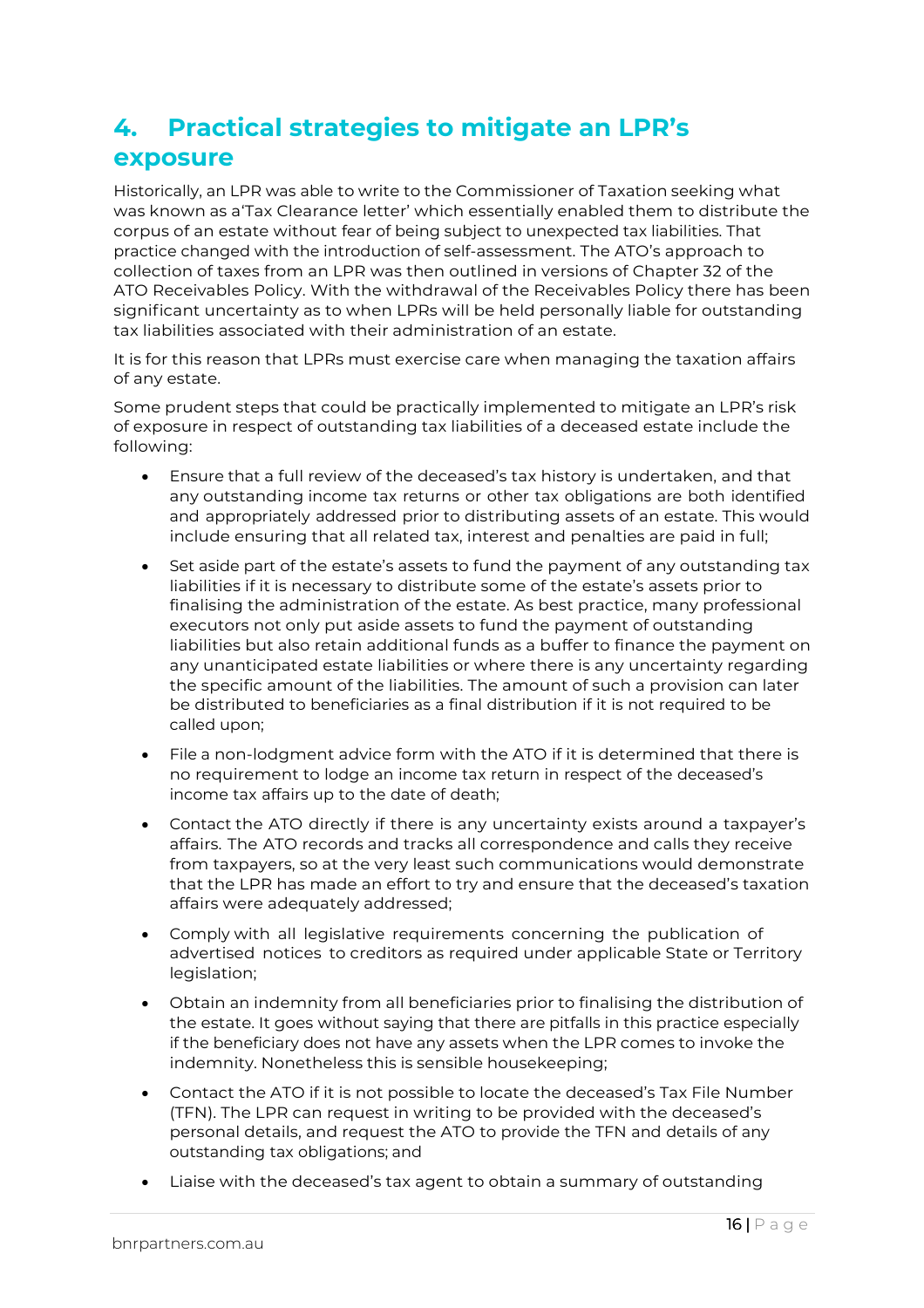income tax returns and obligations which can be downloaded from the ATO's Tax Agent Portal. From the 2007 year onwards, ATO pre-filling reports are also available from the ATO's On-Line Services for Agents which contain details of income the deceased had derived each year. These pre-filling reports are not necessarily a comprehensive or fully accurate summary of all of the taxpayer's affairs. Accordingly, whilst often a very useful source of information it is not recommended that an LPR purely rely on such reports alone as they may not contain all of the required tax data especially in relation to income earned.

# 5. Merits of making voluntary disclosures

Whist implementing the above steps will often allow an LPR to effectively address any outstanding tax liabilities, an LPR may encounter situations where there is considerable uncertainty regarding the deceased's tax affairs usually because of missing data or tax records.

This is especially problematical where the deceased derived offshore foreign income which is assessable in Australia or where they owned CGT assets that are located outside Australia.

Accordingly, the LPR may broadly believe that there is some contingent tax liability in respect of undeclared income but may not feel there is sufficient certainty about the precise amount of such an exposure.

In these circumstances there is considerable merit in the LPR contacting the ATO to voluntarily disclose the information held by the LPR to see if the ATO could access information that has either been lost or inadvertently destroyed.

This is beneficial as the ATO will not only be able to access its own records but increasingly has access to information provided or exchanged with other revenue authorities.

Once such information has been collated the LPR may be able to work with their advisers and the ATO in reconstructing transactions so that they can crystallise the amount of the deceased's outstanding tax liabilities, and therefore more readily distribute the assets of the estate to beneficiaries thereby providing peace of mind to the LPR.

Apart from providing certainty to all parties the ATO would also typically reduce the amount of penalties that would otherwise apply where voluntary disclosures are made.

Two of our client experiences illustrate the benefits of making voluntary disclosures to the ATO.

In the first case the deceased was a Veterans Affairs pensioner who passed away in the 2020 year.

On his death the LPR identified assets comprising a \$500,000 share portfolio, a \$50,000 overseas bank account and a \$1.2 million investment fund in Singapore.

However, it transpired that the deceased had not lodged an Australian income tax return upon his return to live in Australia in the 2002 tax year.

As the information disclosed on the available pre-filling reports obtained from the tax agent omitted much of the income actually derived by the deceased, it was not possible to accurately calculate such assessable income especially where some of the capital supporting such foreign income had been repatriated back to Australia at some point during the 18-year period of non-compliance.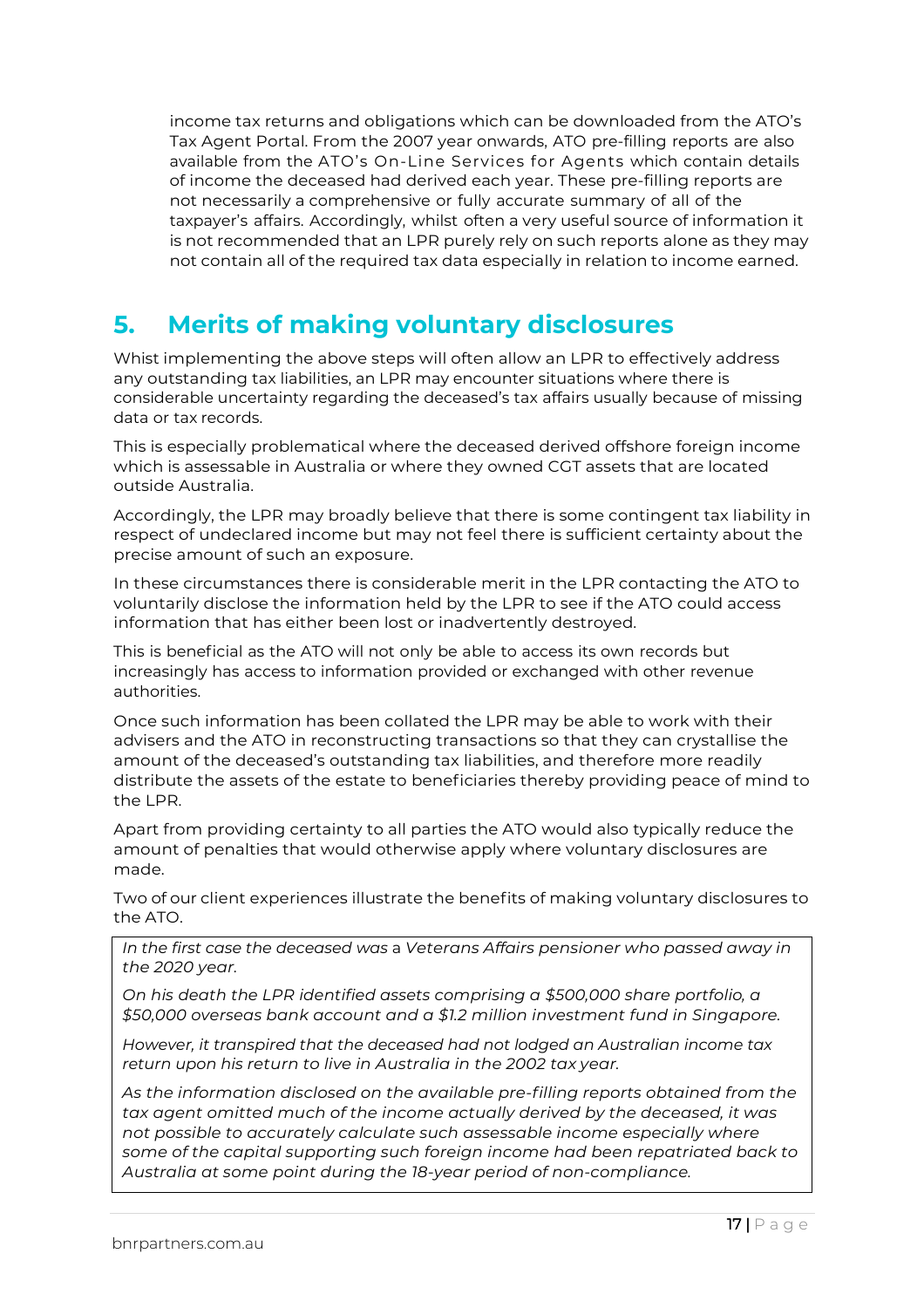After significant effort had been made to reconstruct the income derived by the deceased, a voluntary disclosure was made to the ATO given the LPRs inability to locate the remaining information. Following consultation with the ATO, who undertook additional internal searches for data, the partners were able to reach an agreed position, enabling the LPR to finalise the administration of the estate without being exposed to residual tax risks. This collaboration resulted in annual assessable income ranging from \$45,000 to \$150,000 per annum, and the collection of a significant amount of tax.

The second case involved an Australian pensioner who passed away at 89 years of age.

As at the date of death of the deceased, the estate included a property located in the United Kingdom as well as a local residence and cash funds.

The LPR subsequently discovered that the property in the United Kingdom had been income producing for 7 years prior to the deceased's death, and that such rental income had never been declared in any of the deceased's Australian income tax returns during this period. Moreover, the deceased's Australian accountant had not been appraised of the existence of the overseas rental property, and therefore did not have any details concerning the net rental income derived during this period.

After the LPR obtained the necessary net rental income information from the UK, the LPR contacted the ATO to voluntarily disclose the omission of such foreign source rental income, in order to enable the LPR to finalise the estate administration, including the claiming of foreign tax credits and the management of associated interest and penalties.

Whilst obviously the LPR would seek to independently obtain all required data in order to ensure that the deceased's tax liabilities were appropriately quantified it should be borne in mind that all parties including the ATO are keen to ensure that the tax affairs of deceased persons and the administration of their estates are finalised as accurately and expeditiously as possible.

Essentially, making such voluntary disclosure enables the LPR to crystallise income tax obligations in difficult circumstances. This also reduces the amount of resources that the ATO would otherwise have to independently deploy to locate and identify omitted income although much of this work will be increasingly automated in the future.

Accordingly, making voluntary disclosure to the ATO should be one of the possible strategies that an LPR should consider in finalising the administration of an estate.

# 6. Summary

Whilst this paper has understandably focused on tax risks faced by LPRs distributing the assets of an estate it is worthwhile remembering that there are a variety of strategies which can mitigate such exposures.

For those that are acutely risk averse there may be merit in deferring any distribution until after the relevant amendment period has expired. However, we recognise that such a strategy is usually commercially unpalatable especially given the need to distribute estates to beneficiaries following a period of bereavement.

As discussed, many practical steps can be methodically undertaken to correctly ascertain and calculate any of the deceased's outstanding tax liabilities.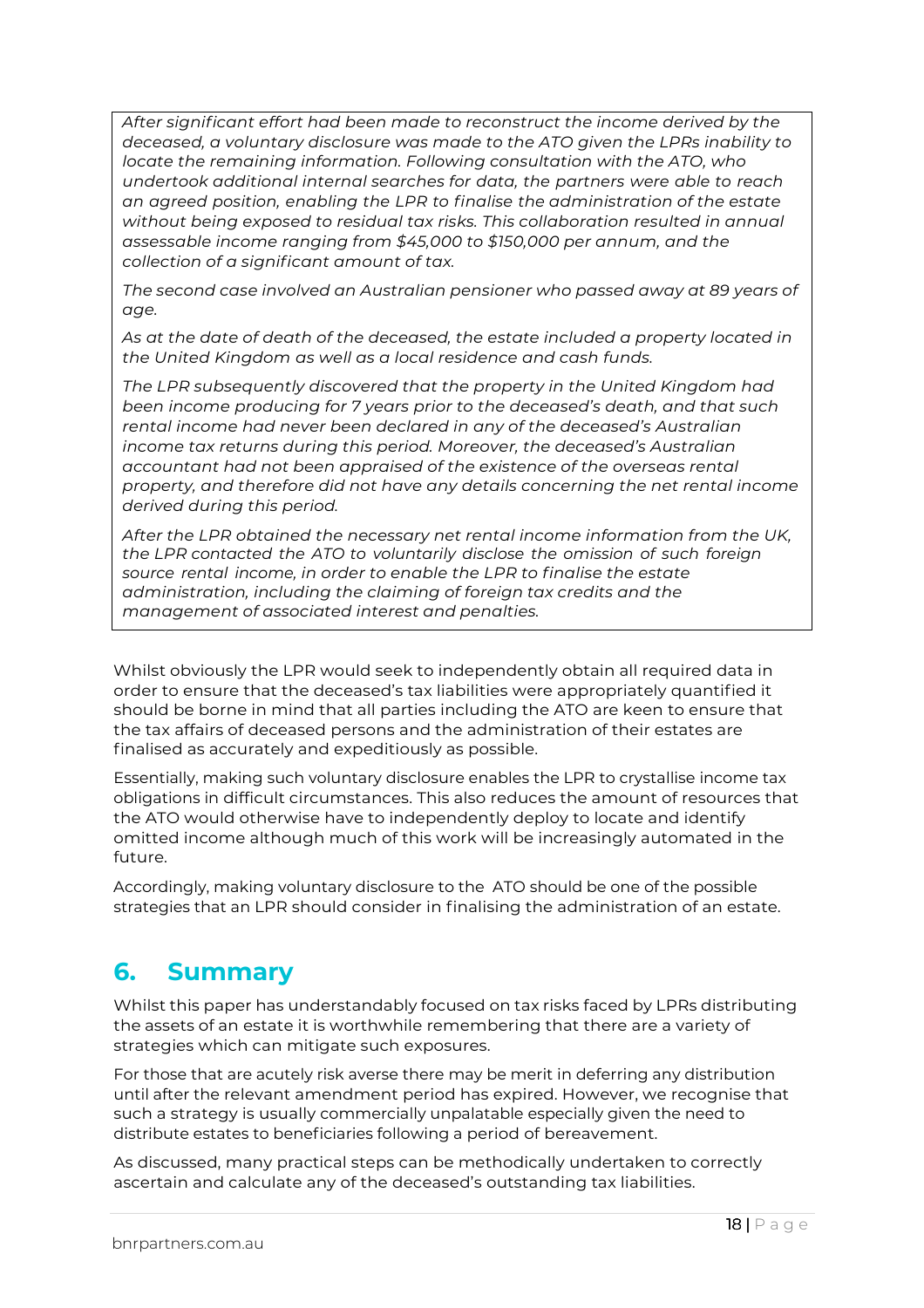In addition, where there is uncertainty, experienced practitioners are available to help LPRs navigate their tax risks.

Importantly, where there is a lack of reliable and detailed documentation the ATO can also be approached to work collaboratively in finalising the tax position which will provide reassurance to both LPRs and their advisers that the tax liability of the deceased can be accurately determined.

In this context the ATO is to be applauded for the issue of PCG 2018/4 which has the potential capacity to significantly streamline the administration of smaller and less complex deceased estates whilst ensuring that any of the deceased's tax liabilities owed as at the date of death are appropriately remitted to the ATO.

It is our understanding that PCG 2018/4 is intended by the ATO to be the first step in a process, where, subject to the successful application of the Guideline, consideration may be given to potentially expanding its scope.

As a profession we are keen to build on this initiative and over time would be keen to support other administrative strategies where a suitable balance can be struck between accelerating the administration of an estate whilst protecting the LPR and the broader community by ensuring that any of the deceased's outstanding taxes are efficiently collected.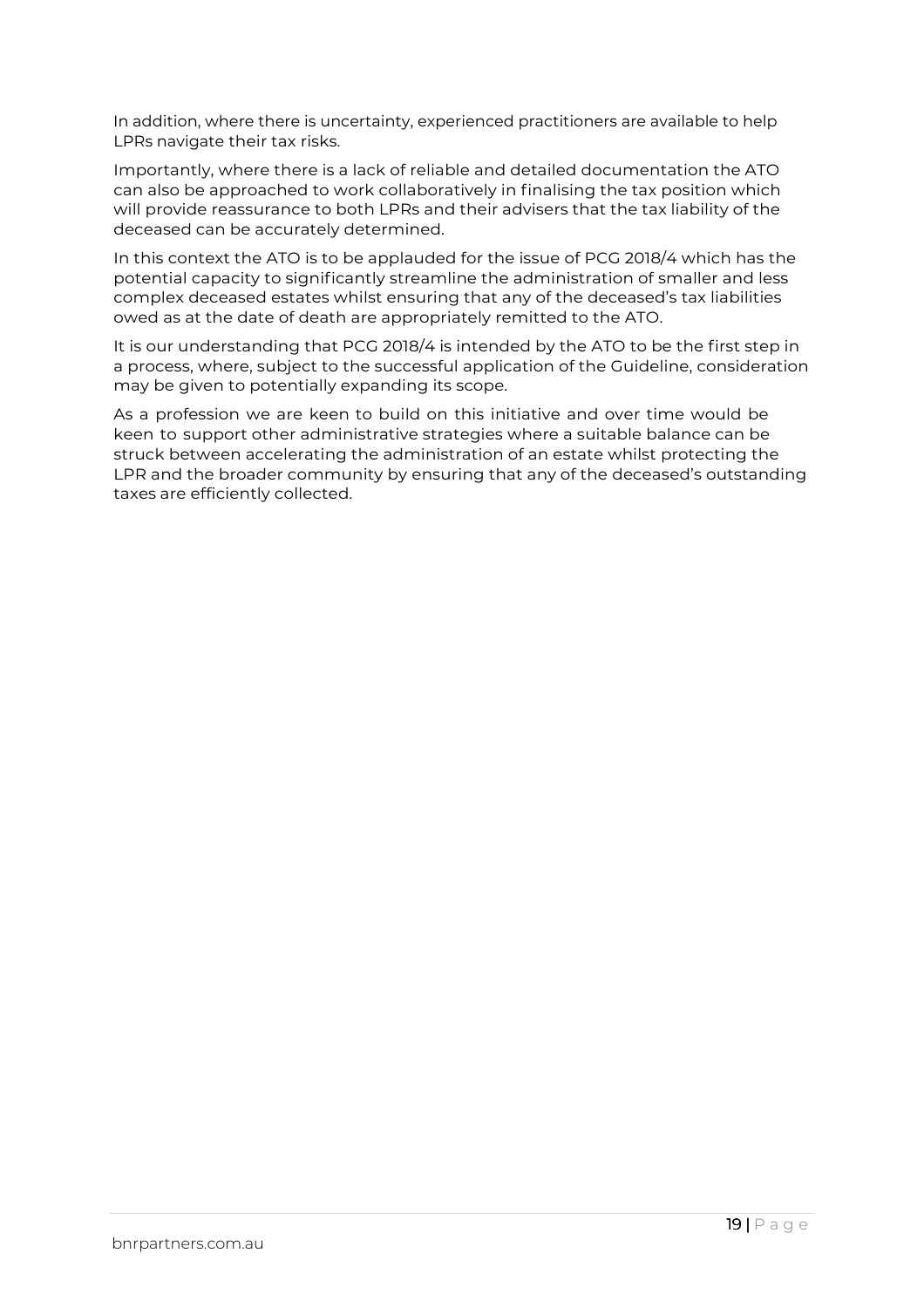# How can BNR Partners assist?

BNR Partners are recognised nationally as experts in the field of deceased estate and trust taxation matters. We have one of the only dedicated teams of professionally qualified accountants in the country who specialise in this niche and often complex area; an area we have practiced in since 2000. We work directly with Wills & estate/succession law practitioners and trustee companies across Australia providing reliable specialist estate and trust taxation services and advice, from the preparation of simple to complex estate income tax returns to letters of advice on more complex estate taxation matters.

By partnering with our team, legal practitioners and LPRs alike are assured that they are dealing with a dedicated team of accountants who understand the idiosyncrasies of this field of taxation, and equally as important, who understand the terminology and fundamental legal principles of estate administration.

Our service offerings include:

### Date of death tax returns

BNR Partners can assist LPRs in preparing and lodging the deceased's final income tax return and any outstanding prior years' tax returns. We assist to ensure that the deceased's outstanding tax obligations are completed prior to the finalisation of the estate administration.

### Deceased estate and testamentary trust tax returns

The BNR Partners tax team specialises in preparing estate and testamentary trust tax returns. We have the experience in preparing tax returns of estates under administration from initial stage to final administration.

Our team is also familiar with the nuances of preparing tax returns for testamentary trusts, including trusts with life tenants, special disability trusts, testamentary discretionary trusts, minors trusts, superannuation proceed trusts and testamentary charitable trusts.

Our services also include the preparation of beneficiary tax statements on your firm's stationery. Alternatively, we can distribute the beneficiary statements on your behalf. BNR Partners can also manage the process of obtaining a TFN for a deceased estate, a testamentary trust or other entities.

### Obtain a tax history report

As it is the LPR's responsibility to manage any outstanding tax obligations, it is essential that you obtain an understanding of the tax affairs of the deceased. To assist you with this, BNR Partners can provide a summary of the deceased's tax return history and any outstanding obligations.

### Letter of advice

On the pending closure of an estate or testamentary trust, BNR Partners can prepare and provide LPRs or trustees with a letter of advice which acts as a tax clearance prior to the final distribution of the estate or trust. The letter outlines outstanding tax obligations (if any), and gives comfort to the LPR or trustee that the tax issues have been reviewed by a tax professional specialising in this domain.

### Private binding ruling (PBR)

With the variety of estate taxation complexities and uncertainties that exist, it is often in the best interest of the estate and the LPR to seek a private binding ruling as to how the Commissioner would assess a given arrangement or situation. This is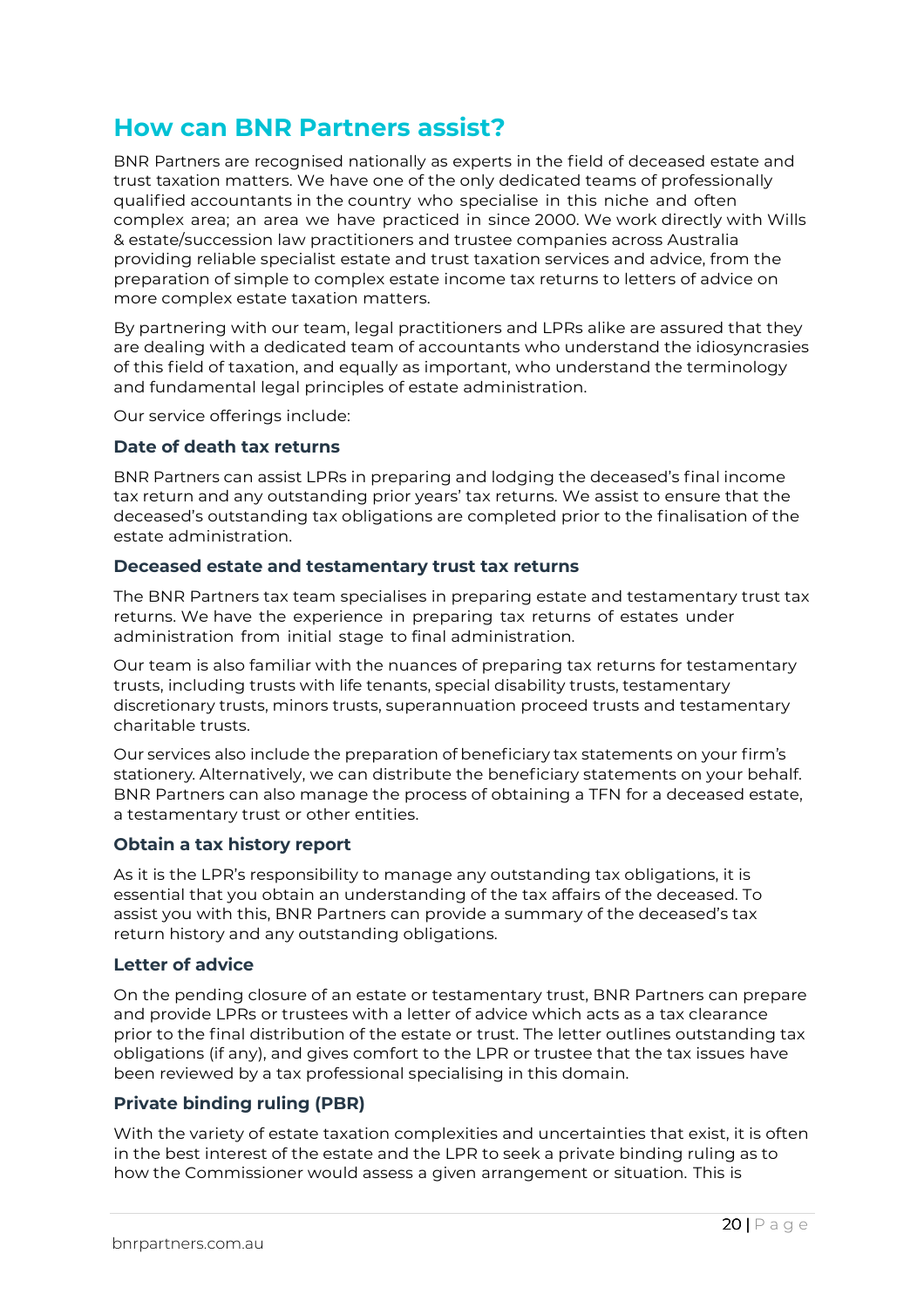increasingly important where there is uncertainty in relation to tax treatment so as to provide the LPR with certainty on how to report certain events, so as to manage their exposure to personal liability for income tax post the distribution of an estate's corpus.

### Voluntary disclosures

BNR Partners regularly manage voluntary disclosures directly with the ATO on behalf of LPRs where uncertainty exists as to the tax history of the deceased, or where there are retrospective compliance issues that the LPR needs to address prior to distributing the estate's corpus, but is unable for any number of reasons to finalise.

### Charitable trusts

We can manage the registration process for testamentary charitable trust endorsements with the appropriate regulatory bodies such as the ATO and Australian Charities and Non-for-profits Commission (ACNC), prepare their annual financial reports, plus complete and lodge BAS and franking credit refund applications.

### Withholding tax obligations

LPRs and trustees are responsible for the withholding and submission of tax for foreign beneficiaries, or when a beneficiary fails to quote their TFN to the trustee. We can assist in both the registration process and the calculations of the correct withholding tax amount.

### Specalised tax advice

BNR Partners also provides written opinions on more complex taxation matters where there is uncertainty on the interpretation of taxation legislation in relation to deceased estates and testamentary trusts, or when tax planning is recommended during the Will preparation process. We can also prepare and lodge PBR requests on your client's behalf.

### Private company, trusts and self-managed superannuation funds

Although not estate assets, many people die leaving behind private companies, trusts and self-managed superannuation funds which will need to be attended to. Both our estates and trusts or business services teams can assist with the preparation of financial reports and income tax returns. In addition, we are often engaged by LPRs to provide an independent review of financial reports prepared by the deceased's accountant.

### Seminars/in-house training

Our team has presented at numerous seminars and in-house client training sessions across the country. We would be happy to discuss with you how we may be able to assist with your training needs.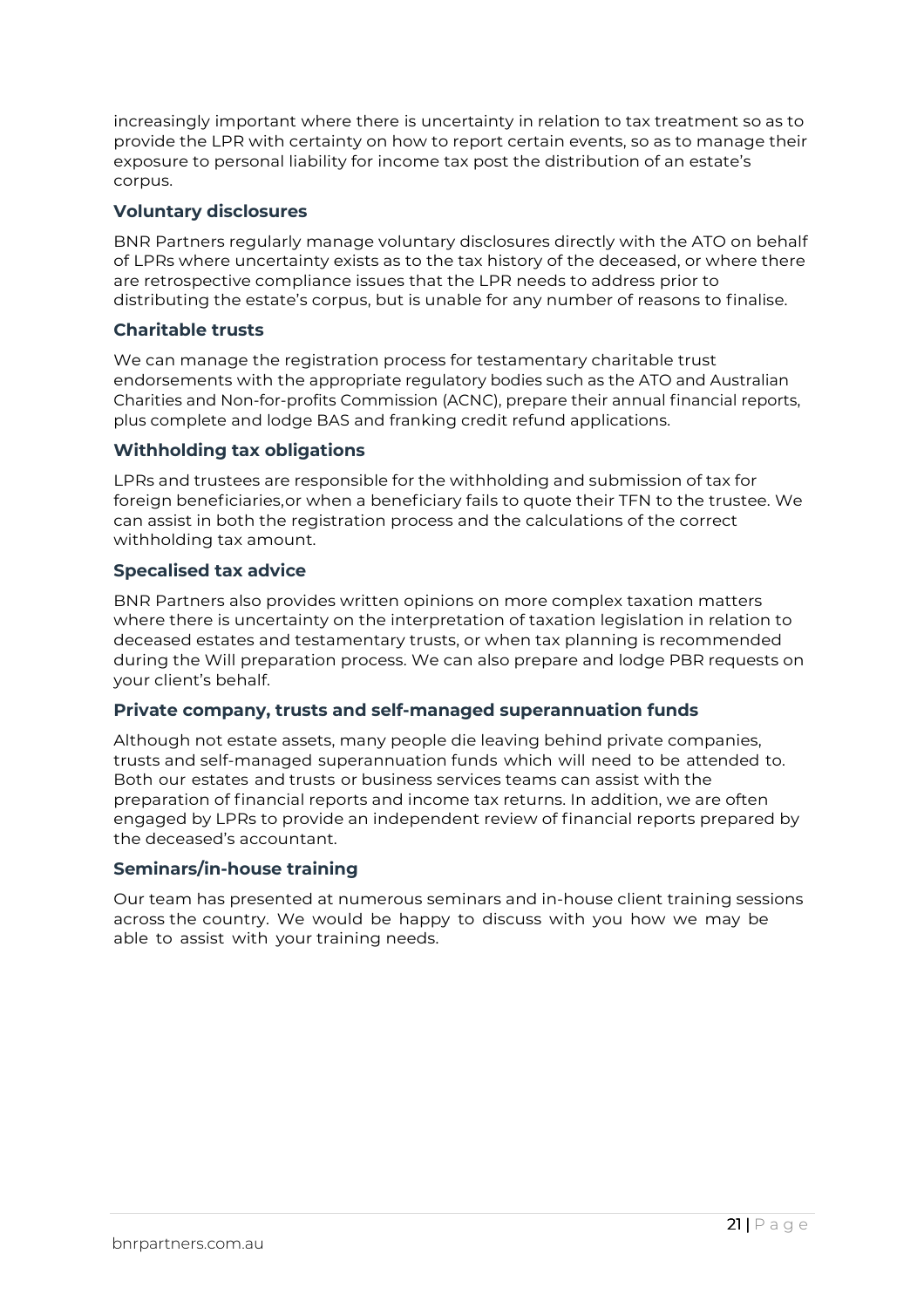# **Publications**

Available for purchase at bnrpartners.com.au



### The Australian TAX PITFALLS of Administering an Estate with INTERNATIONAL **CONNECTIONS**

Australian Estate Practitioners are increasingly being confronted with estates that contain the complexities of offshore assets or residents.

The information in this publication provides practitioners with the fundamental tools necessary to understand the Australian tax implications of the tax residency status of beneficiaries, the deceased, and that of a personal legal representative.



### CGT ON A DECEASED'S RESIDENCE

#### … a tax minefield

One of the largest assets of a typical deceased estate is often the principal place of residence. What is often inadvertently overlooked is that the sale of the residence may trigger a number of Capital Gains Tax issues for the estate.

The book explores this minefield and gives clear guidance on how to handle this issue.



### TAXATION of DECEASED ESTATES for ESTATE **PRACTITIONERS**

The book provides the answer to key questions such as the tax responsibilities of executors and when a tax return is required.

It addresses a number of fundamental estate taxation issues such as Capital Gains Tax, superannuation proceeds and the concepts of present entitlement.